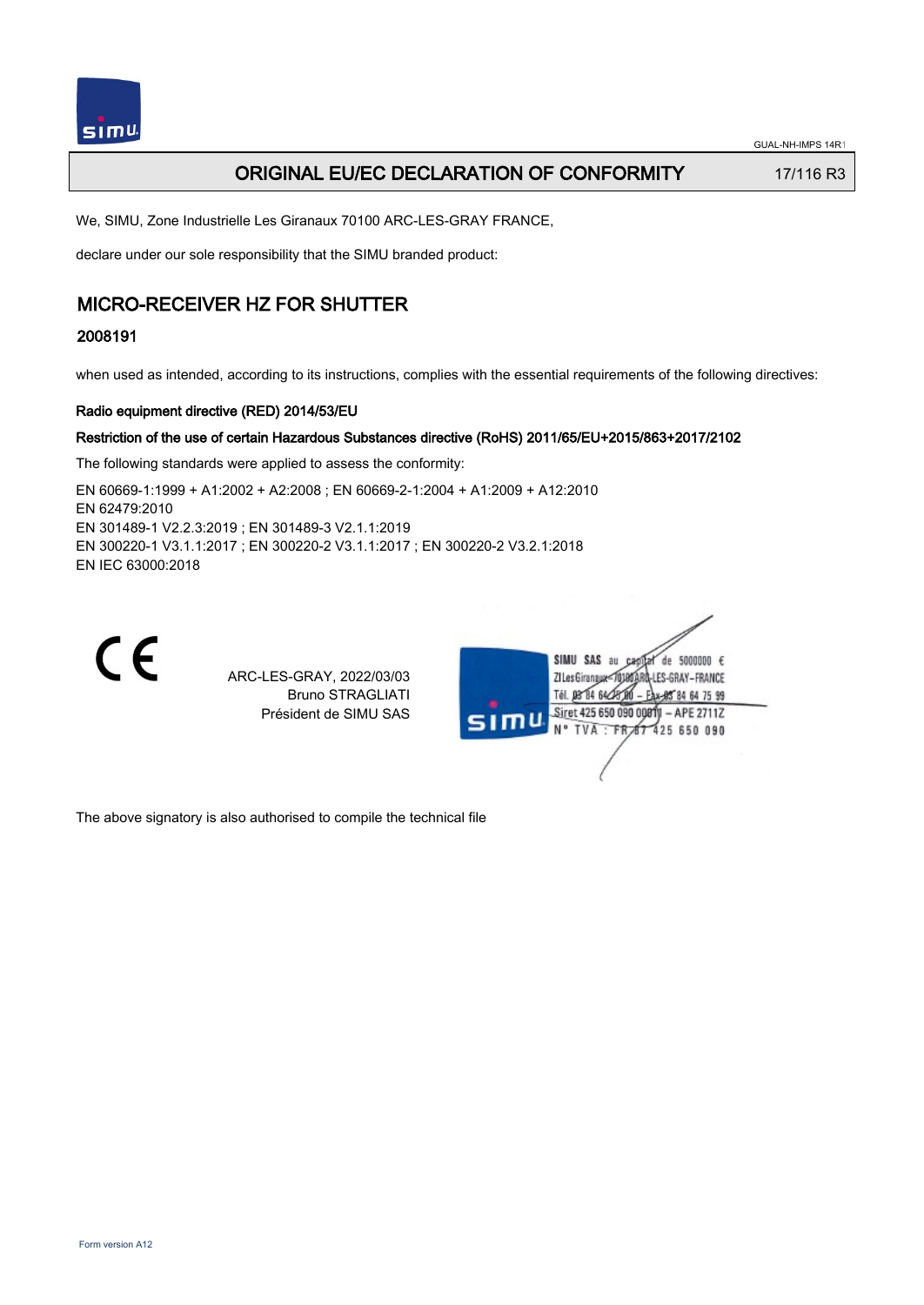

## ORIGINAL EU/EC DECLARATION OF CONFORMITY DECLARATION EU/CE DE CONFORMITE ORIGINALE

17/116 R3

We, SIMU, Zone Industrielle Les Giranaux 70100 ARC-LES-GRAY FRANCE, Nous,

declare under our sole responsibility that the SIMU branded product: declarons sous notre seule responsabilité que le produit de marque SIMU

# MICRO-RECEIVER HZ FOR SHUTTER

#### 2008191

when used as intended, according to its instructions, complies with the essential requirements of the following directives: utilisé, selon l'usage prévu, comme décrit dans son manuel d'utilisation, est conforme aux exigences essentielles des directives suivantes

#### Radio equipment directive (RED) 2014/53/EU

Directive sur les équipements radio 2014/53/EU

#### Restriction of the use of certain Hazardous Substances directive (RoHS) 2011/65/EU+2015/863+2017/2102 Directive RoHS 2011/65/EU+2015/863+2017/2102

The following standards were applied to assess the conformity: Les normes de référence suivantes ont été appliquées pour évaluer la conformité

EN 60669‑1:1999 + A1:2002 + A2:2008 ; EN 60669‑2‑1:2004 + A1:2009 + A12:2010 EN 62479:2010 EN 301489‑1 V2.2.3:2019 ; EN 301489‑3 V2.1.1:2019 EN 300220‑1 V3.1.1:2017 ; EN 300220‑2 V3.1.1:2017 ; EN 300220‑2 V3.2.1:2018 EN IEC 63000:2018

C E

ARC-LES-GRAY, 2022/03/03 Bruno STRAGLIATI Président de SIMU SAS



The above signatory is also authorised to compile the technical file La personne signataire ci-dessus est aussi celle autorisée à constituer le dossier technique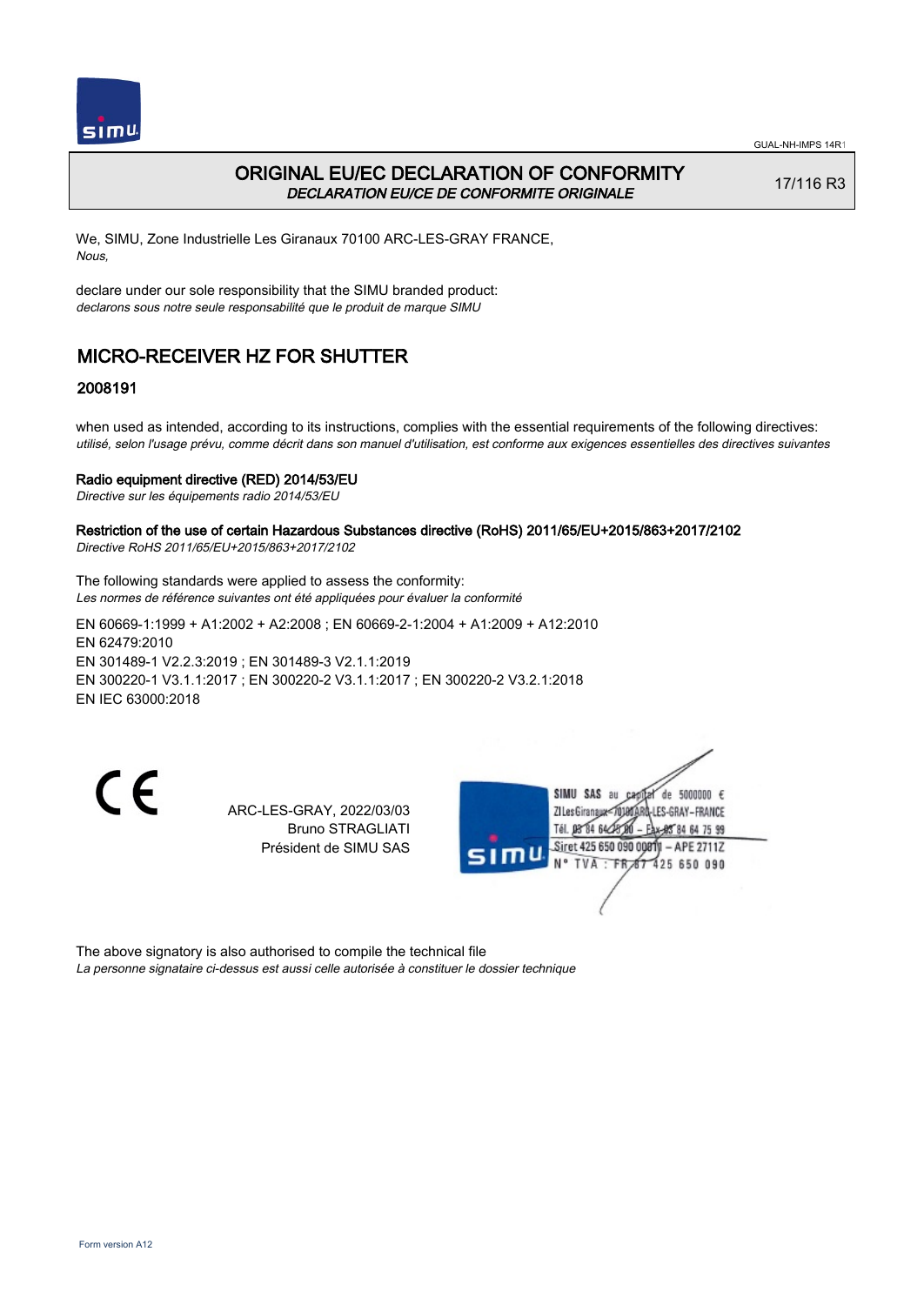

## ORIGINAL EU/EC DECLARATION OF CONFORMITY ORIGINAL EU/EG-KONFORMITÄTSERKLÄRUNG

17/116 R3

We, SIMU, Zone Industrielle Les Giranaux 70100 ARC-LES-GRAY FRANCE, Wir,

declare under our sole responsibility that the SIMU branded product: erklären unter unserer alleinigen Verantwortung, dass das mit der Marke SIMU versehene Produkt

# MICRO-RECEIVER HZ FOR SHUTTER

### 2008191

when used as intended, according to its instructions, complies with the essential requirements of the following directives: den einschlägigen Bestimmungen der folgenden Richtlinien entspricht, wenn es nach den Anweisungen des Herstellers bestimmungsgemäß verwendet wird

#### Radio equipment directive (RED) 2014/53/EU

Funkanlagen-Richtlinie 2014/53/EU

#### Restriction of the use of certain Hazardous Substances directive (RoHS) 2011/65/EU+2015/863+2017/2102 RoHS-Richtlinie 2011/65/EU+2015/863+2017/2102

The following standards were applied to assess the conformity: Die Konformität wird durch die Einhaltung folgender Normen nachgewiesen

EN 60669‑1:1999 + A1:2002 + A2:2008 ; EN 60669‑2‑1:2004 + A1:2009 + A12:2010 EN 62479:2010 EN 301489‑1 V2.2.3:2019 ; EN 301489‑3 V2.1.1:2019 EN 300220‑1 V3.1.1:2017 ; EN 300220‑2 V3.1.1:2017 ; EN 300220‑2 V3.2.1:2018 EN IEC 63000:2018

 $\epsilon$ 

ARC-LES-GRAY, 2022/03/03 Bruno STRAGLIATI Président de SIMU SAS



The above signatory is also authorised to compile the technical file Die oben genannte Person ist auch bevollmächtigt, die relevanten technischen Unterlagen zusammenzustellen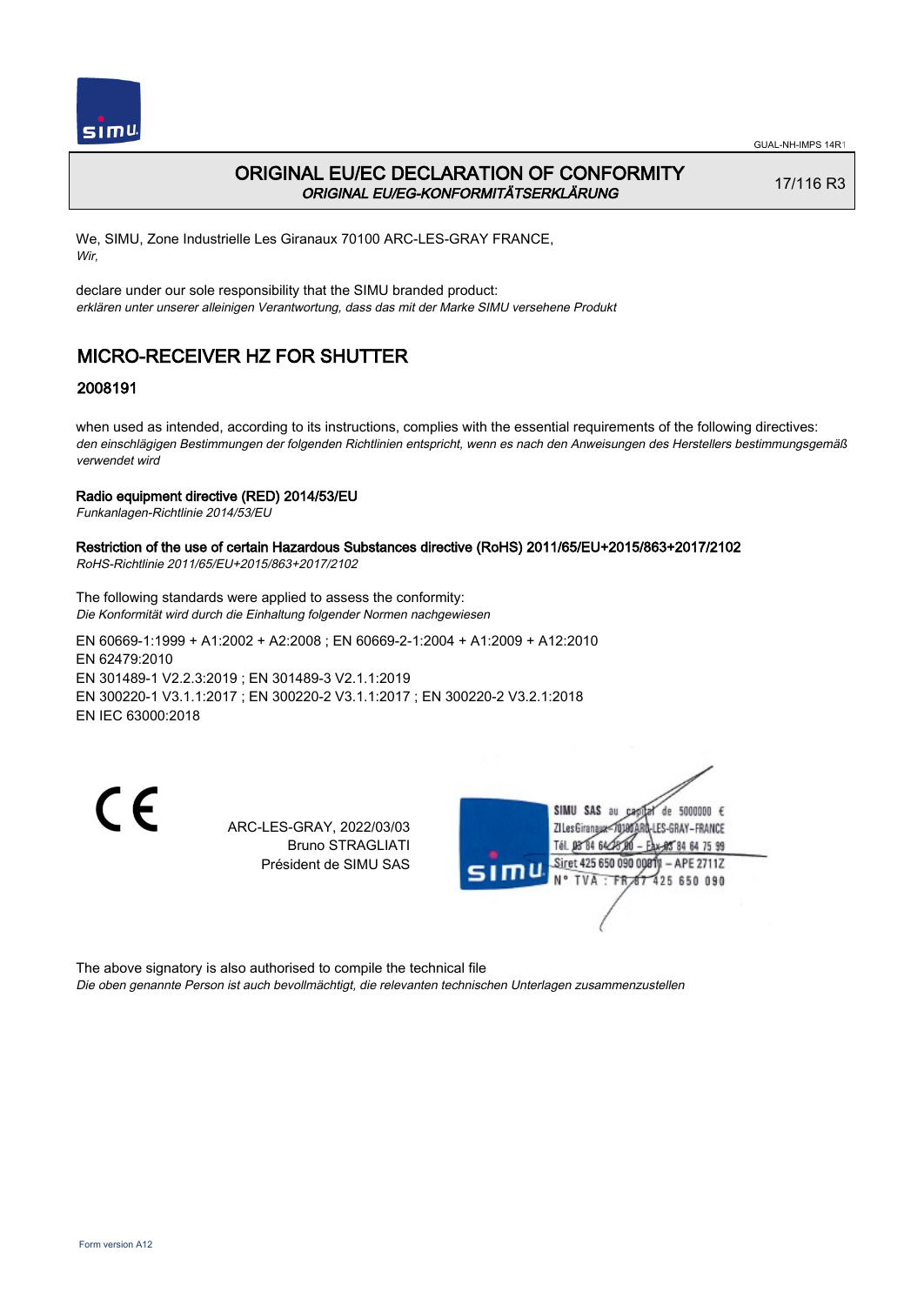

### ORIGINAL EU/EC DECLARATION OF CONFORMITY DECLARACIÓN UE/CE DE CONFORMIDAD ORIGINAL

17/116 R3

We, SIMU, Zone Industrielle Les Giranaux 70100 ARC-LES-GRAY FRANCE, Nosotros,

declare under our sole responsibility that the SIMU branded product: declaramos bajo nuestra única responsabilidad, que los productos de la marca SIMU

# MICRO-RECEIVER HZ FOR SHUTTER

### 2008191

when used as intended, according to its instructions, complies with the essential requirements of the following directives: cuando se utilizan según el uso previsto, de conformidad con sus instrucciones, cumplen con los requisitos esenciales de las siguientes directivas

#### Radio equipment directive (RED) 2014/53/EU

Directiva equipos radioeléctricos 2014/53/EU

## Restriction of the use of certain Hazardous Substances directive (RoHS) 2011/65/EU+2015/863+2017/2102

Directiva RoHS 2011/65/EU+2015/863+2017/2102

The following standards were applied to assess the conformity: Las siguientes normas de referencia han sido aplicadas para evaluar la conformidad

EN 60669‑1:1999 + A1:2002 + A2:2008 ; EN 60669‑2‑1:2004 + A1:2009 + A12:2010 EN 62479:2010 EN 301489‑1 V2.2.3:2019 ; EN 301489‑3 V2.1.1:2019 EN 300220‑1 V3.1.1:2017 ; EN 300220‑2 V3.1.1:2017 ; EN 300220‑2 V3.2.1:2018 EN IEC 63000:2018

 $\epsilon$ 

ARC-LES-GRAY, 2022/03/03 Bruno STRAGLIATI Président de SIMU SAS



The above signatory is also authorised to compile the technical file el firmante, anteriormente mencionado tambien esta facultado para elaborar el expediente tecnico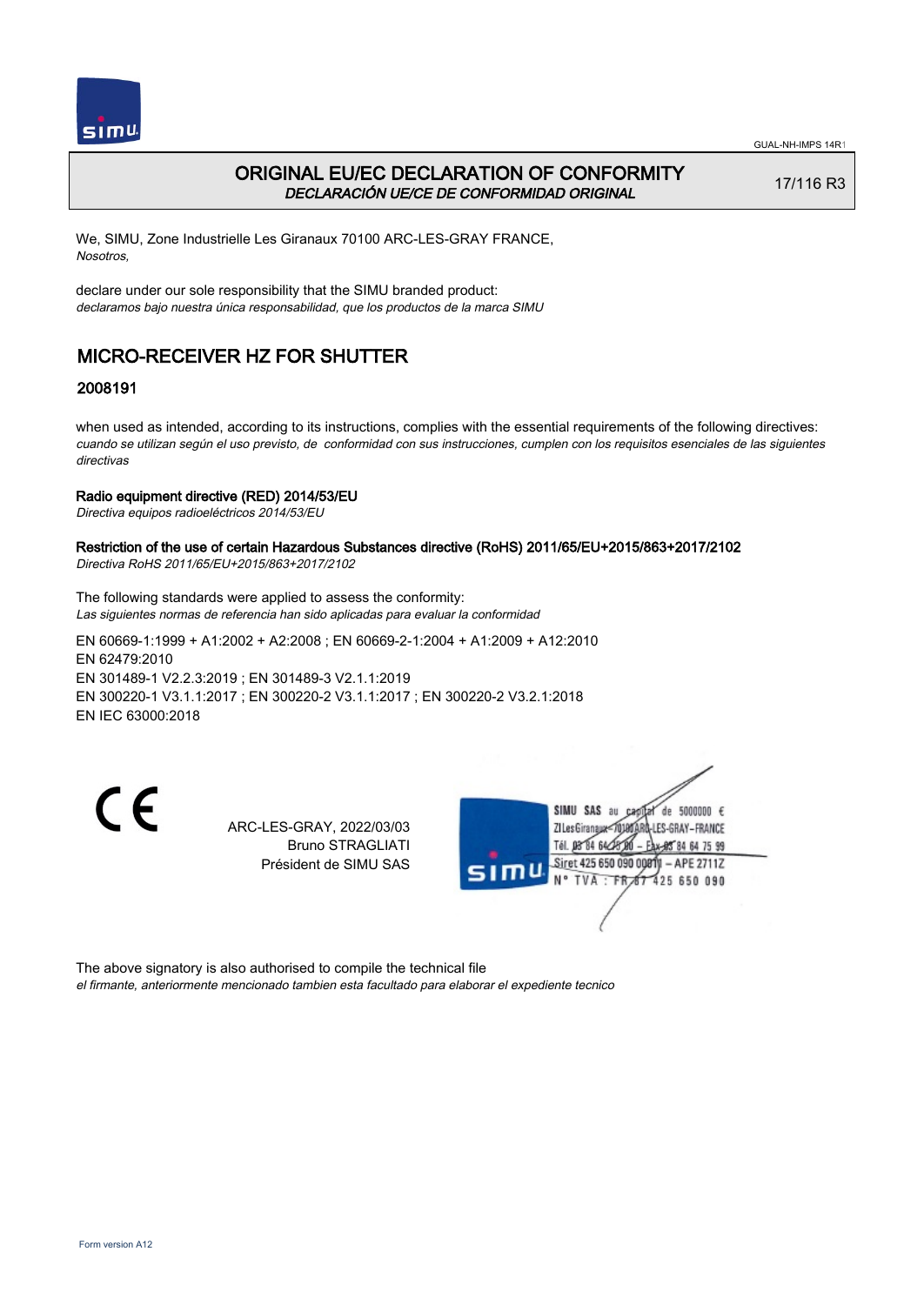

## ORIGINAL EU/EC DECLARATION OF CONFORMITY DICHIARAZIONE DI CONFORMITÀ UE/CE ORIGINALE

17/116 R3

We, SIMU, Zone Industrielle Les Giranaux 70100 ARC-LES-GRAY FRANCE, Noi,

declare under our sole responsibility that the SIMU branded product: dichiariamo sotto la nostra esclusiva responsabilità che l'appareccho di marca SIMU

# MICRO-RECEIVER HZ FOR SHUTTER

### 2008191

when used as intended, according to its instructions, complies with the essential requirements of the following directives: se utilizzato secondo l'uso previsto, come descritto nel suo manuale d'istruzioni, è conforme ai requisiti essenziali delle seguenti Direttive

#### Radio equipment directive (RED) 2014/53/EU

Direttiva apparecchiature radio 2014/53/EU

#### Restriction of the use of certain Hazardous Substances directive (RoHS) 2011/65/EU+2015/863+2017/2102 Direttiva RoHS 2011/65/EU+2015/863+2017/2102

The following standards were applied to assess the conformity: I seguenti standard di riferimento sono stati applicati per ottenere la conformità

EN 60669‑1:1999 + A1:2002 + A2:2008 ; EN 60669‑2‑1:2004 + A1:2009 + A12:2010 EN 62479:2010 EN 301489‑1 V2.2.3:2019 ; EN 301489‑3 V2.1.1:2019 EN 300220‑1 V3.1.1:2017 ; EN 300220‑2 V3.1.1:2017 ; EN 300220‑2 V3.2.1:2018 EN IEC 63000:2018

 $\epsilon$ 

ARC-LES-GRAY, 2022/03/03 Bruno STRAGLIATI Président de SIMU SAS



The above signatory is also authorised to compile the technical file Il firmatario è inoltre autorizzato a costituire il fascicolo tecnico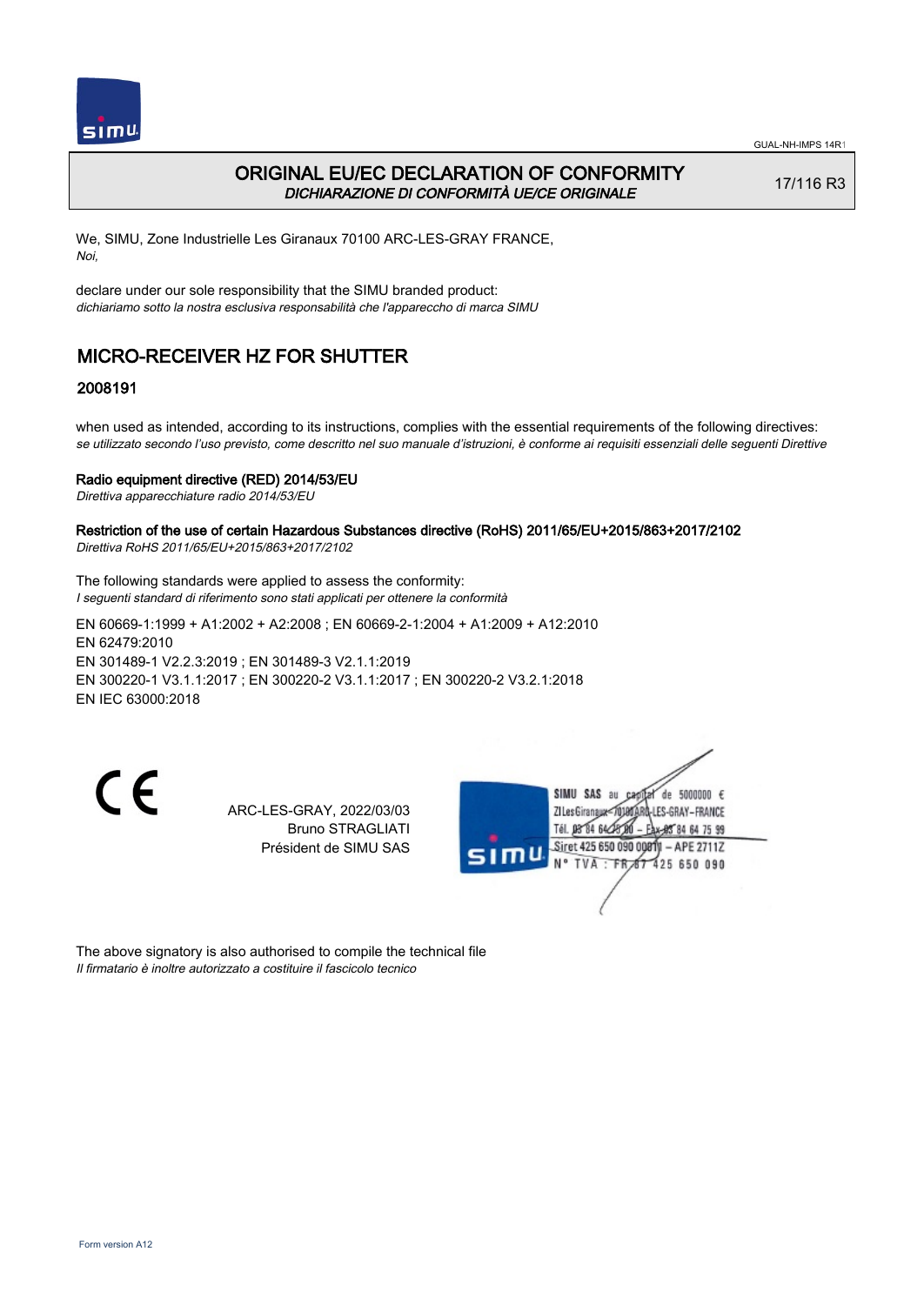

## ORIGINAL EU/EC DECLARATION OF CONFORMITY ОРИГИНАЛНА EU/EC ДЕКЛАРАЦИЯ ЗА СЪОТВЕТСТВИЕ

17/116 R3

We, SIMU, Zone Industrielle Les Giranaux 70100 ARC-LES-GRAY FRANCE, Ние,

declare under our sole responsibility that the SIMU branded product: декларираме на своя лична отговорност, че продукт с търговска марка SIMU

# MICRO-RECEIVER HZ FOR SHUTTER

### 2008191

when used as intended, according to its instructions, complies with the essential requirements of the following directives: когато се използва съобразно предназначението си и в съответствие с инструкциите е в съответствие с основните изисквания на следните директиви

#### Radio equipment directive (RED) 2014/53/EU

Директива за радио оборудване 2014/53/EU

#### Restriction of the use of certain Hazardous Substances directive (RoHS) 2011/65/EU+2015/863+2017/2102

RoHS Директива относно ограничението на употребата на определени опасни вещества в електрическото и електронното оборудване 2011/65/EU+2015/863+2017/2102

The following standards were applied to assess the conformity: Следните референтни стандарти са приложени за оценяване на съответствието

EN 60669‑1:1999 + A1:2002 + A2:2008 ; EN 60669‑2‑1:2004 + A1:2009 + A12:2010 EN 62479:2010 EN 301489‑1 V2.2.3:2019 ; EN 301489‑3 V2.1.1:2019 EN 300220‑1 V3.1.1:2017 ; EN 300220‑2 V3.1.1:2017 ; EN 300220‑2 V3.2.1:2018 EN IEC 63000:2018

 $\epsilon$ 

ARC-LES-GRAY, 2022/03/03 Bruno STRAGLIATI Président de SIMU SAS



The above signatory is also authorised to compile the technical file Гоеподписващия също е упълномощен да съставя техническо досие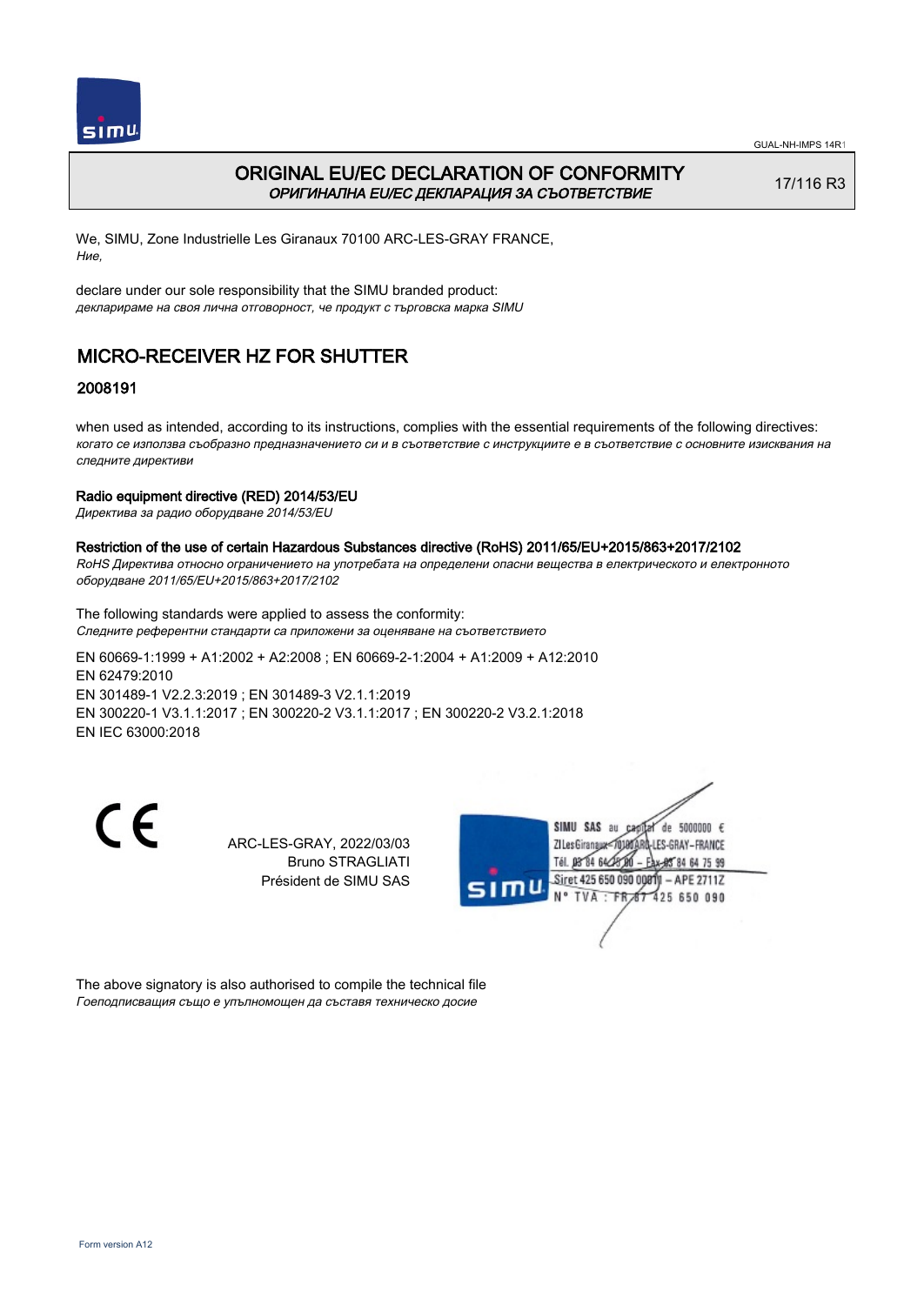

## ORIGINAL EU/EC DECLARATION OF CONFORMITY ORIGINÁLNÍ EU/ES PROHLÁŠENÍ O SHODĚ

17/116 R3

We, SIMU, Zone Industrielle Les Giranaux 70100 ARC-LES-GRAY FRANCE, My,

declare under our sole responsibility that the SIMU branded product: prohlašujeme na svou výlučnou odpovědnost, že výrobek značky SIMU

# MICRO-RECEIVER HZ FOR SHUTTER

## 2008191

when used as intended, according to its instructions, complies with the essential requirements of the following directives: pokud je používán v souladu s účelem použití a s návodem, splňuje základní požadavky těchto směrnic

#### Radio equipment directive (RED) 2014/53/EU

Směrnice o dodávání rádiových zařízení na trh 2014/53/EU

Restriction of the use of certain Hazardous Substances directive (RoHS) 2011/65/EU+2015/863+2017/2102 Směrnice o omezení používání některých nebezpečných látek v elektrických a elektronických zařízeních 2011/65/EU+2015/863+2017/2102

The following standards were applied to assess the conformity: Pro posouzení shody byly použity následující normy EN 60669‑1:1999 + A1:2002 + A2:2008 ; EN 60669‑2‑1:2004 + A1:2009 + A12:2010 EN 62479:2010 EN 301489‑1 V2.2.3:2019 ; EN 301489‑3 V2.1.1:2019 EN 300220‑1 V3.1.1:2017 ; EN 300220‑2 V3.1.1:2017 ; EN 300220‑2 V3.2.1:2018 EN IEC 63000:2018

C E

ARC-LES-GRAY, 2022/03/03 Bruno STRAGLIATI Président de SIMU SAS



The above signatory is also authorised to compile the technical file Výše uvedená osoba je také osoba pověřená sestavením technické dokumentace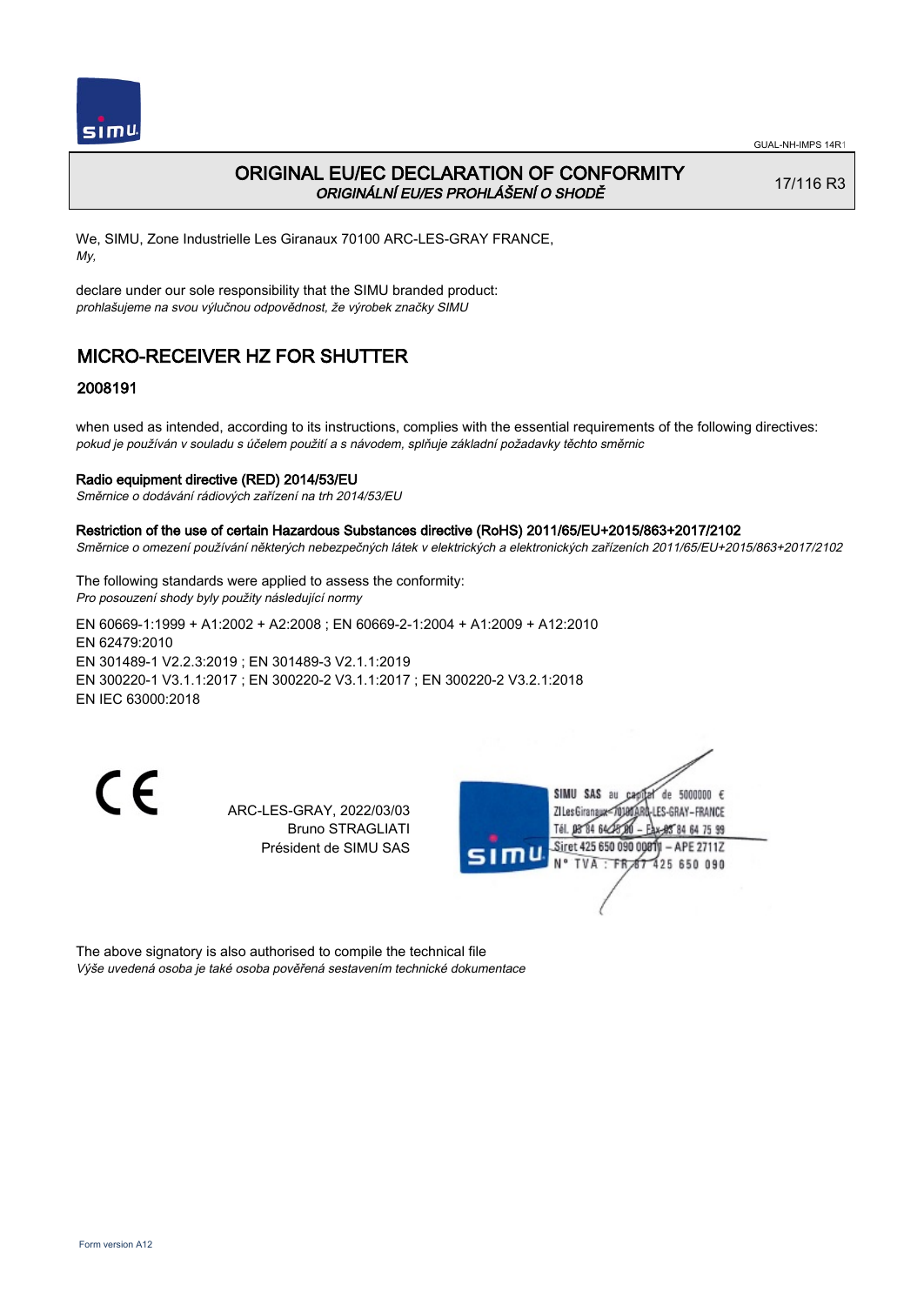

## ORIGINAL EU/EC DECLARATION OF CONFORMITY ORIGINAL EU/EF-OVERENSSTEMMELSESERKLÆRING

17/116 R3

We, SIMU, Zone Industrielle Les Giranaux 70100 ARC-LES-GRAY FRANCE, Vi,

declare under our sole responsibility that the SIMU branded product: erklærer som eneansvarlige, at SIMU mærkede produkter

# MICRO-RECEIVER HZ FOR SHUTTER

### 2008191

when used as intended, according to its instructions, complies with the essential requirements of the following directives: når det anvendes efter hensigten, efter dennes instrukser, overholder kravene i følgende direktiver

#### Radio equipment directive (RED) 2014/53/EU

Radioudstyrsdirektivet 2014/53/EU

#### Restriction of the use of certain Hazardous Substances directive (RoHS) 2011/65/EU+2015/863+2017/2102 RoHS direktiv 2011/65/EU+2015/863+2017/2102

The following standards were applied to assess the conformity: Referencestandarderne der følger blev anvendt til at vurdere overholdelsen

EN 60669‑1:1999 + A1:2002 + A2:2008 ; EN 60669‑2‑1:2004 + A1:2009 + A12:2010 EN 62479:2010 EN 301489‑1 V2.2.3:2019 ; EN 301489‑3 V2.1.1:2019 EN 300220‑1 V3.1.1:2017 ; EN 300220‑2 V3.1.1:2017 ; EN 300220‑2 V3.2.1:2018 EN IEC 63000:2018

 $\epsilon$ 

ARC-LES-GRAY, 2022/03/03 Bruno STRAGLIATI Président de SIMU SAS



The above signatory is also authorised to compile the technical file Personen nævnt ovenfor er også godkendt til at udarbejde det tekniske dossier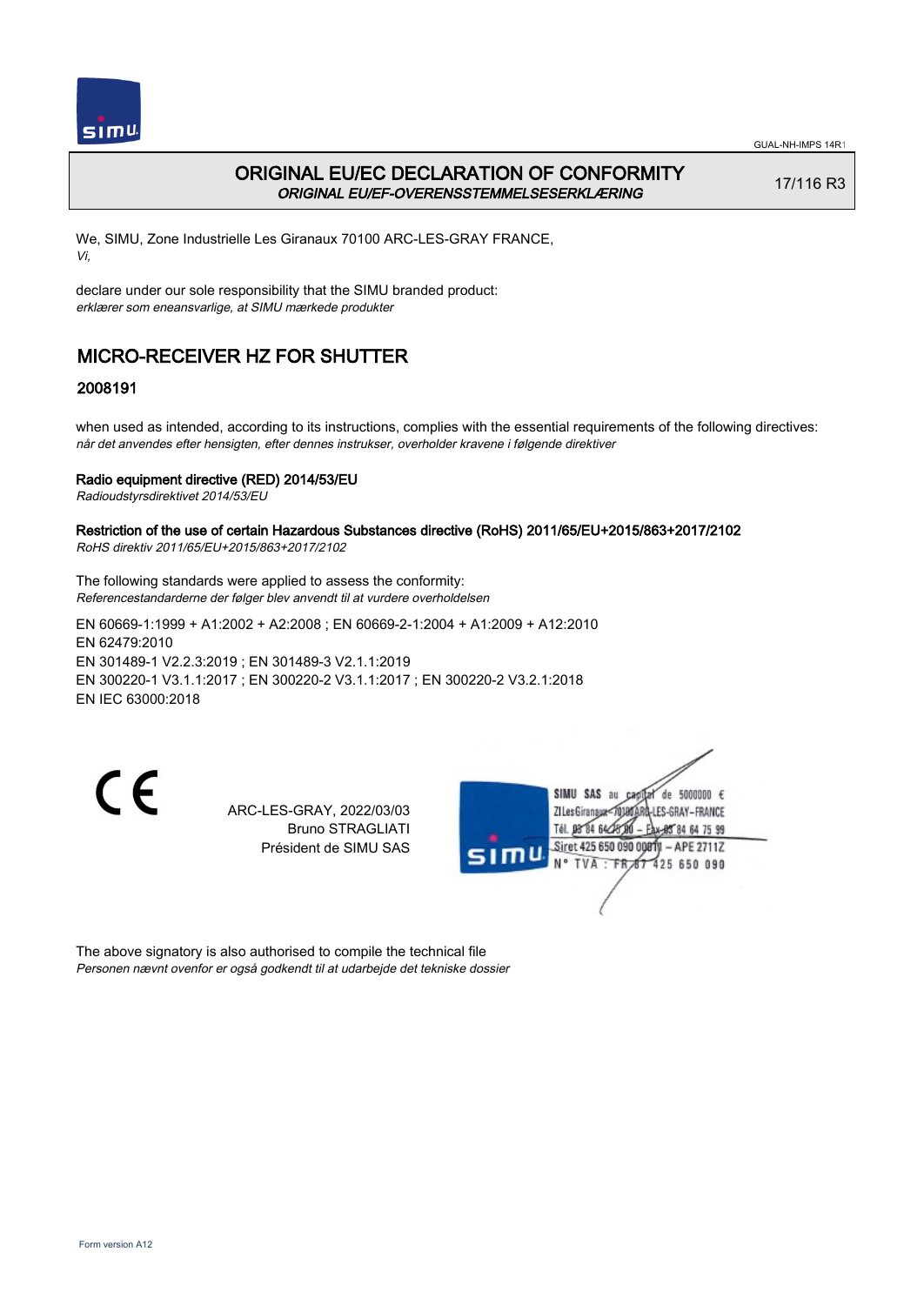

## ORIGINAL EU/EC DECLARATION OF CONFORMITY EL/EK VASTAVUSDEKLARATSIOON

17/116 R3

We, SIMU, Zone Industrielle Les Giranaux 70100 ARC-LES-GRAY FRANCE, Meie,

declare under our sole responsibility that the SIMU branded product: kinnitame kogu vastutusega, et SIMU kaubamärgiga tooted

## MICRO-RECEIVER HZ FOR SHUTTER

#### 2008191

when used as intended, according to its instructions, complies with the essential requirements of the following directives: kui kasutatakse eesmärgipäraselt ja juhiste kohaselt, vastavad käesoleva direktiivi põhinõuetele

#### Radio equipment directive (RED) 2014/53/EU

Direktiiv raadioseadmete turul kättesaadavuse kohta 2014/53/EU

## Restriction of the use of certain Hazardous Substances directive (RoHS) 2011/65/EU+2015/863+2017/2102

RoHs direktiiv ohtlike ainete kasutamise piirangute kohta elektri- ja elektroonikaseadmetes 2011/65/EU+2015/863+2017/2102

The following standards were applied to assess the conformity: Vastavusdeklaratsiooni hindamiseks kasutatakse järgmisi standardeid

EN 60669‑1:1999 + A1:2002 + A2:2008 ; EN 60669‑2‑1:2004 + A1:2009 + A12:2010 EN 62479:2010 EN 301489‑1 V2.2.3:2019 ; EN 301489‑3 V2.1.1:2019 EN 300220‑1 V3.1.1:2017 ; EN 300220‑2 V3.1.1:2017 ; EN 300220‑2 V3.2.1:2018 EN IEC 63000:2018

C E

ARC-LES-GRAY, 2022/03/03 Bruno STRAGLIATI Président de SIMU SAS



The above signatory is also authorised to compile the technical file Eelpool nimetatud isik on volitatud koostama tehnilist dokumentatsiooni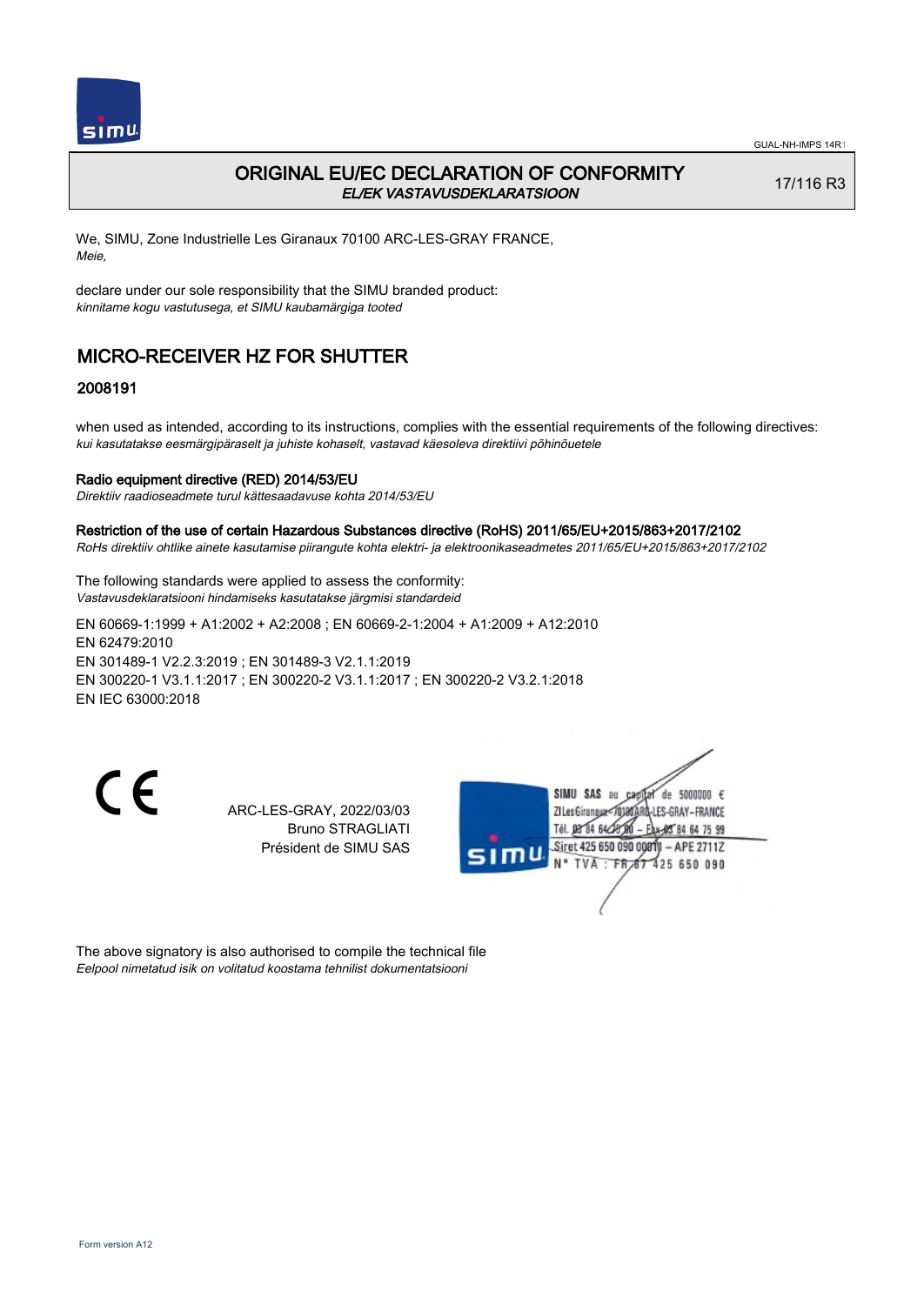

## ORIGINAL EU/EC DECLARATION OF CONFORMITY ALKUPERÄISET EU/EY-VAATIMUSTENMUKAISUUSVAKUUTUS

17/116 R3

We, SIMU, Zone Industrielle Les Giranaux 70100 ARC-LES-GRAY FRANCE, Me,

declare under our sole responsibility that the SIMU branded product: vakuutamme omalla vastuullamme, että SIMU merkkituote

# MICRO-RECEIVER HZ FOR SHUTTER

## 2008191

when used as intended, according to its instructions, complies with the essential requirements of the following directives: kun käytettynä oikein ja sen ohjeiden mukaan, noudattaa seuraavien direktiivien olennaisia vaatimuksia

#### Radio equipment directive (RED) 2014/53/EU

Radiolaitteiden direktiivin 2014/53/EU

#### Restriction of the use of certain Hazardous Substances directive (RoHS) 2011/65/EU+2015/863+2017/2102 RoHS direktiivin 2011/65/EU+2015/863+2017/2102

The following standards were applied to assess the conformity:

Seuraavia viitestandardeja sovellettiin vaatimustenmukaisuusvakuutusta arvioitaessa

EN 60669‑1:1999 + A1:2002 + A2:2008 ; EN 60669‑2‑1:2004 + A1:2009 + A12:2010 EN 62479:2010 EN 301489‑1 V2.2.3:2019 ; EN 301489‑3 V2.1.1:2019 EN 300220‑1 V3.1.1:2017 ; EN 300220‑2 V3.1.1:2017 ; EN 300220‑2 V3.2.1:2018 EN IEC 63000:2018

 $\epsilon$ 

ARC-LES-GRAY, 2022/03/03 Bruno STRAGLIATI Président de SIMU SAS



The above signatory is also authorised to compile the technical file Yllä allekirjoittaja on myös valtuutettu kokoamaan teknisten tiedostojen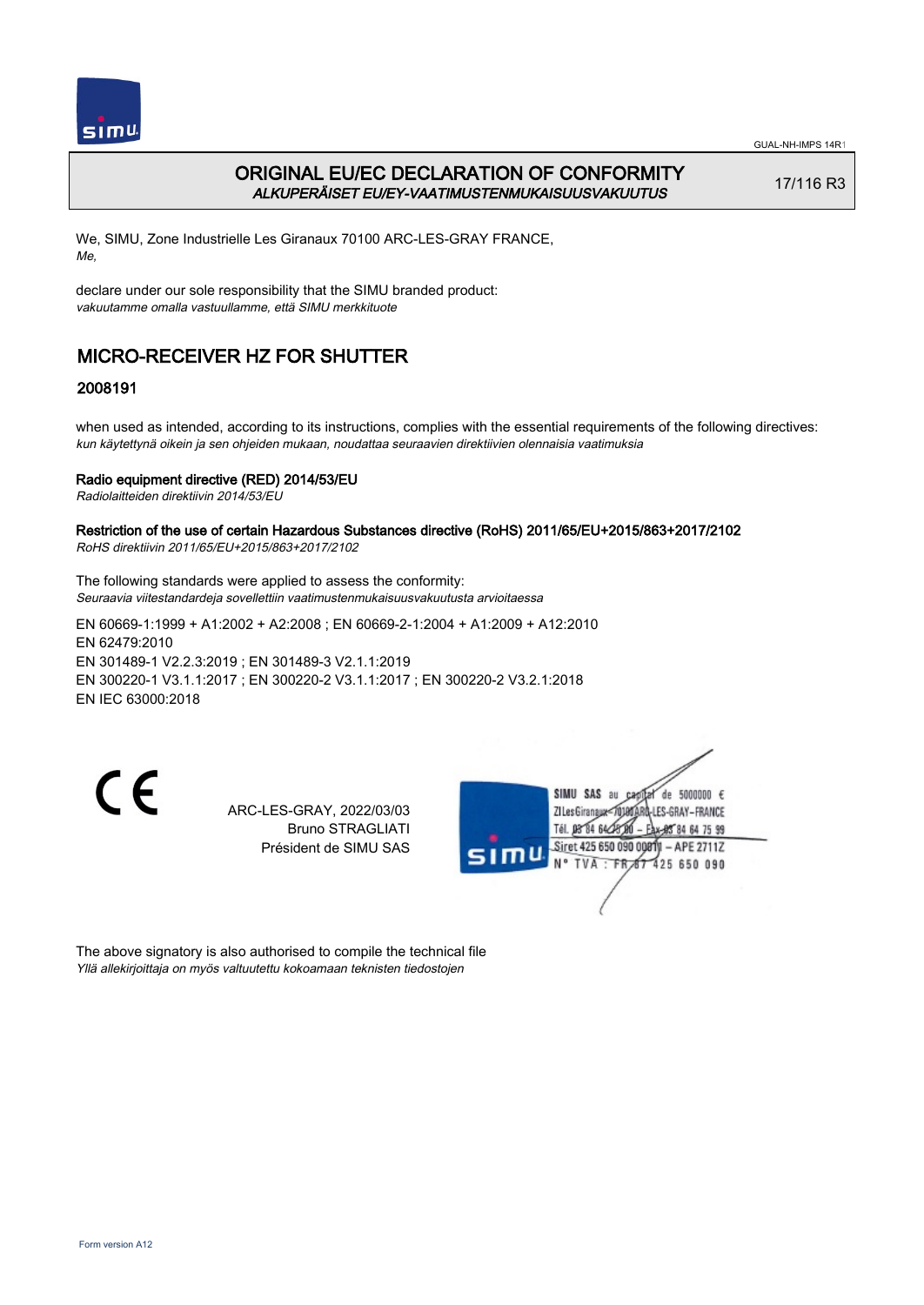

## ORIGINAL EU/EC DECLARATION OF CONFORMITY ΠΡΩΤΟΤΥΠΟ ΔΗΛΩΣΗ ΣΥΜΜΟΡΦΩΣΗΣ ΕΕ/EK

17/116 R3

We, SIMU, Zone Industrielle Les Giranaux 70100 ARC-LES-GRAY FRANCE, εμείς,

declare under our sole responsibility that the SIMU branded product: Δηλώνουμε αναλαμβάνοντας την αποκλειστική ευθύνη ότι το επώνυμο προϊόν SIMU

# MICRO-RECEIVER HZ FOR SHUTTER

### 2008191

when used as intended, according to its instructions, complies with the essential requirements of the following directives: όταν χρησιμοποιείται όπως έχει προβλεφθεί, σύμφωνα με τις οδηγίες του, συμφωνεί με τις βασικές απαιτήσεις των ακόλουθων οδηγιών

#### Radio equipment directive (RED) 2014/53/EU

Οδηγία ραδιοεξοπλισμού 2014/53/EU

#### Restriction of the use of certain Hazardous Substances directive (RoHS) 2011/65/EU+2015/863+2017/2102 Οδηγίας RoHS 2011/65/EU+2015/863+2017/2102

The following standards were applied to assess the conformity: Τα πρότυπα αναφοράς που ακολουθούν εφαρμόστηκαν με σκοπό την αξιολόγηση της συμμόρφωσης

EN 60669‑1:1999 + A1:2002 + A2:2008 ; EN 60669‑2‑1:2004 + A1:2009 + A12:2010 EN 62479:2010 EN 301489‑1 V2.2.3:2019 ; EN 301489‑3 V2.1.1:2019 EN 300220‑1 V3.1.1:2017 ; EN 300220‑2 V3.1.1:2017 ; EN 300220‑2 V3.2.1:2018 EN IEC 63000:2018

C E

ARC-LES-GRAY, 2022/03/03 Bruno STRAGLIATI Président de SIMU SAS



The above signatory is also authorised to compile the technical file

Το πρόσωπο που αναφέρεται παραπάνω είναι επίσης εξουσιοδοτημένο να καταρτίσει τον τεχνικό φάκελο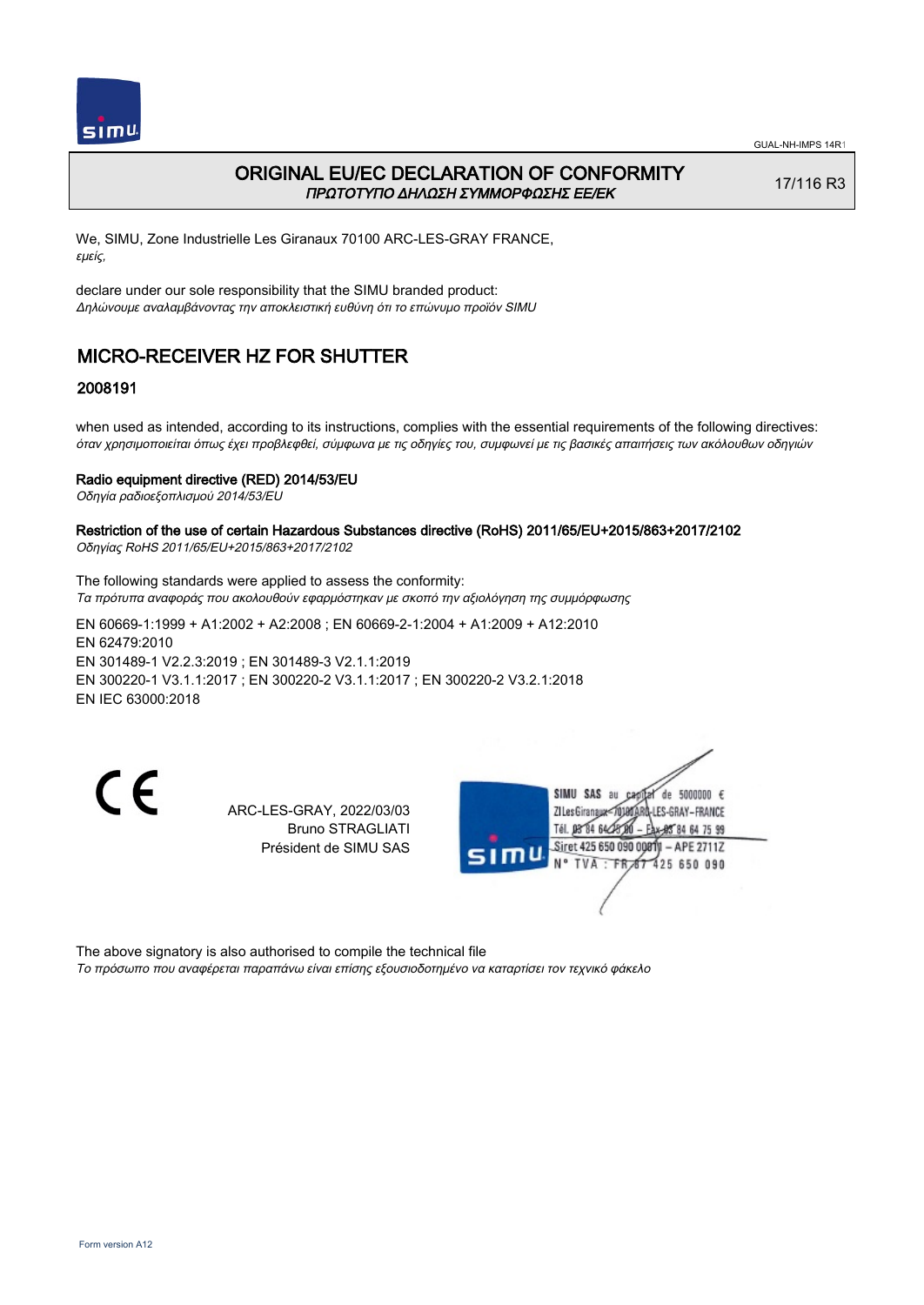

## ORIGINAL EU/EC DECLARATION OF CONFORMITY ORGINALNA EU/EC DEKLARACIJA O USKLAĐENOSTI

17/116 R3

We, SIMU, Zone Industrielle Les Giranaux 70100 ARC-LES-GRAY FRANCE, Mi,

declare under our sole responsibility that the SIMU branded product: izjavljujemo pod punom odgovornošču da je proizvod marke SIMU

# MICRO-RECEIVER HZ FOR SHUTTER

### 2008191

when used as intended, according to its instructions, complies with the essential requirements of the following directives: ako se upotrebljava prema namjeni, prema važećim uputama, usklađen sa prijeko potrebnim zahtijevima slijedećih direktiva

#### Radio equipment directive (RED) 2014/53/EU

Direktiva za radijsku opremu 2014/53/EU

#### Restriction of the use of certain Hazardous Substances directive (RoHS) 2011/65/EU+2015/863+2017/2102 Direktiva RoHS 2011/65/EU+2015/863+2017/2102

The following standards were applied to assess the conformity: Slijedeće reference standarda se primjenjuju da se odredi usklađenost

EN 60669‑1:1999 + A1:2002 + A2:2008 ; EN 60669‑2‑1:2004 + A1:2009 + A12:2010 EN 62479:2010 EN 301489‑1 V2.2.3:2019 ; EN 301489‑3 V2.1.1:2019 EN 300220‑1 V3.1.1:2017 ; EN 300220‑2 V3.1.1:2017 ; EN 300220‑2 V3.2.1:2018 EN IEC 63000:2018

 $\epsilon$ 

ARC-LES-GRAY, 2022/03/03 Bruno STRAGLIATI Président de SIMU SAS



The above signatory is also authorised to compile the technical file Gore navedeni potpisnik također je ovlašten za sastavljanje tehničkog dokumenta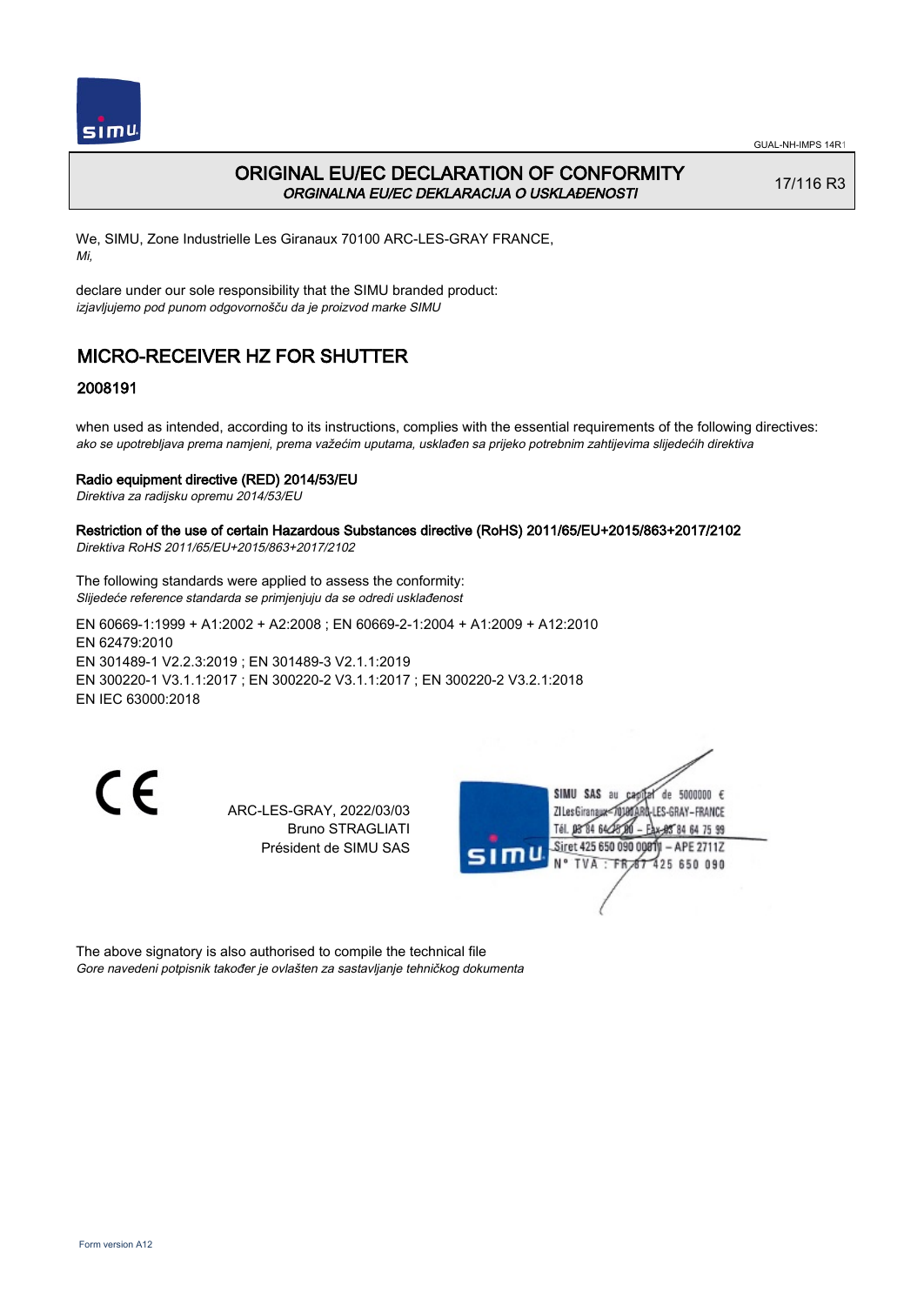

### ORIGINAL EU/EC DECLARATION OF CONFORMITY Eredeti EU/CE Megfelelőségi Nyilatkozat

17/116 R3

We, SIMU, Zone Industrielle Les Giranaux 70100 ARC-LES-GRAY FRANCE, Alulírott,

declare under our sole responsibility that the SIMU branded product: felelősségünk teljes tudatában kijelentjük, hogy a szóban forgó SIMU termék

# MICRO-RECEIVER HZ FOR SHUTTER

### 2008191

when used as intended, according to its instructions, complies with the essential requirements of the following directives: megfelel, az alábbi irányelvekben megfogalmazott alapvető követelményeknek

#### Radio equipment directive (RED) 2014/53/EU

A rádióberendezésekről szóló irányelv 2014/53/EU

#### Restriction of the use of certain Hazardous Substances directive (RoHS) 2011/65/EU+2015/863+2017/2102 RoHS irányelv 2011/65/EU+2015/863+2017/2102

The following standards were applied to assess the conformity: A megfelelőség biztosításának érdekében az alábbi szabványok kerültek alkalmazásra

EN 60669‑1:1999 + A1:2002 + A2:2008 ; EN 60669‑2‑1:2004 + A1:2009 + A12:2010 EN 62479:2010 EN 301489‑1 V2.2.3:2019 ; EN 301489‑3 V2.1.1:2019 EN 300220‑1 V3.1.1:2017 ; EN 300220‑2 V3.1.1:2017 ; EN 300220‑2 V3.2.1:2018 EN IEC 63000:2018

C E

ARC-LES-GRAY, 2022/03/03 Bruno STRAGLIATI Président de SIMU SAS



The above signatory is also authorised to compile the technical file A fent említett aláíró is jogosult a műszaki dokumentáció összeállítására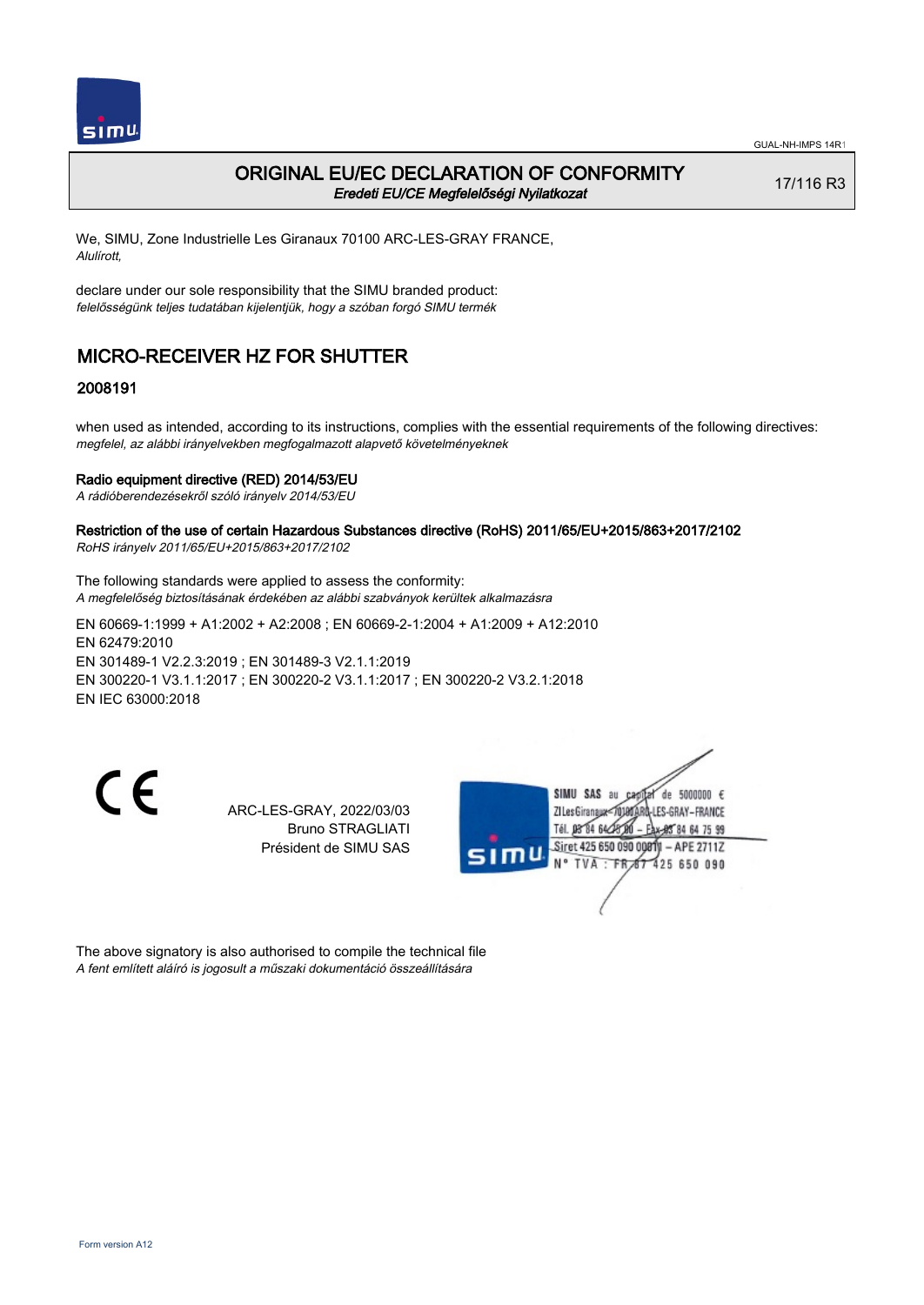

## ORIGINAL EU/EC DECLARATION OF CONFORMITY ORIGINALI ES/EB ATITIKTIES DEKLARACIJA

17/116 R3

We, SIMU, Zone Industrielle Les Giranaux 70100 ARC-LES-GRAY FRANCE, Mes,

declare under our sole responsibility that the SIMU branded product: atsakingai deklaruojame, kad SIMU kompanijos produktas

# MICRO-RECEIVER HZ FOR SHUTTER

### 2008191

when used as intended, according to its instructions, complies with the essential requirements of the following directives: naudojamas pagal paskirtį, pagal gamintojo instrukcijas, atitinka esminius šių Direktyvų reikalavimus

#### Radio equipment directive (RED) 2014/53/EU

Radijo ryšio įrenginių direktyva 2014/53/EU

#### Restriction of the use of certain Hazardous Substances directive (RoHS) 2011/65/EU+2015/863+2017/2102 PMNA (RoHS) direktyva 2011/65/EU+2015/863+2017/2102

The following standards were applied to assess the conformity: Įverinti deklaruojamą atitiktį buvo taikomi toliau nurodyti standartai

EN 60669‑1:1999 + A1:2002 + A2:2008 ; EN 60669‑2‑1:2004 + A1:2009 + A12:2010 EN 62479:2010 EN 301489‑1 V2.2.3:2019 ; EN 301489‑3 V2.1.1:2019 EN 300220‑1 V3.1.1:2017 ; EN 300220‑2 V3.1.1:2017 ; EN 300220‑2 V3.2.1:2018 EN IEC 63000:2018

 $\epsilon$ 

ARC-LES-GRAY, 2022/03/03 Bruno STRAGLIATI Président de SIMU SAS



The above signatory is also authorised to compile the technical file Asmuo, pasirašęs šią deklaraciją, taip pat turi įgaliojimą sudaryti techninę bylą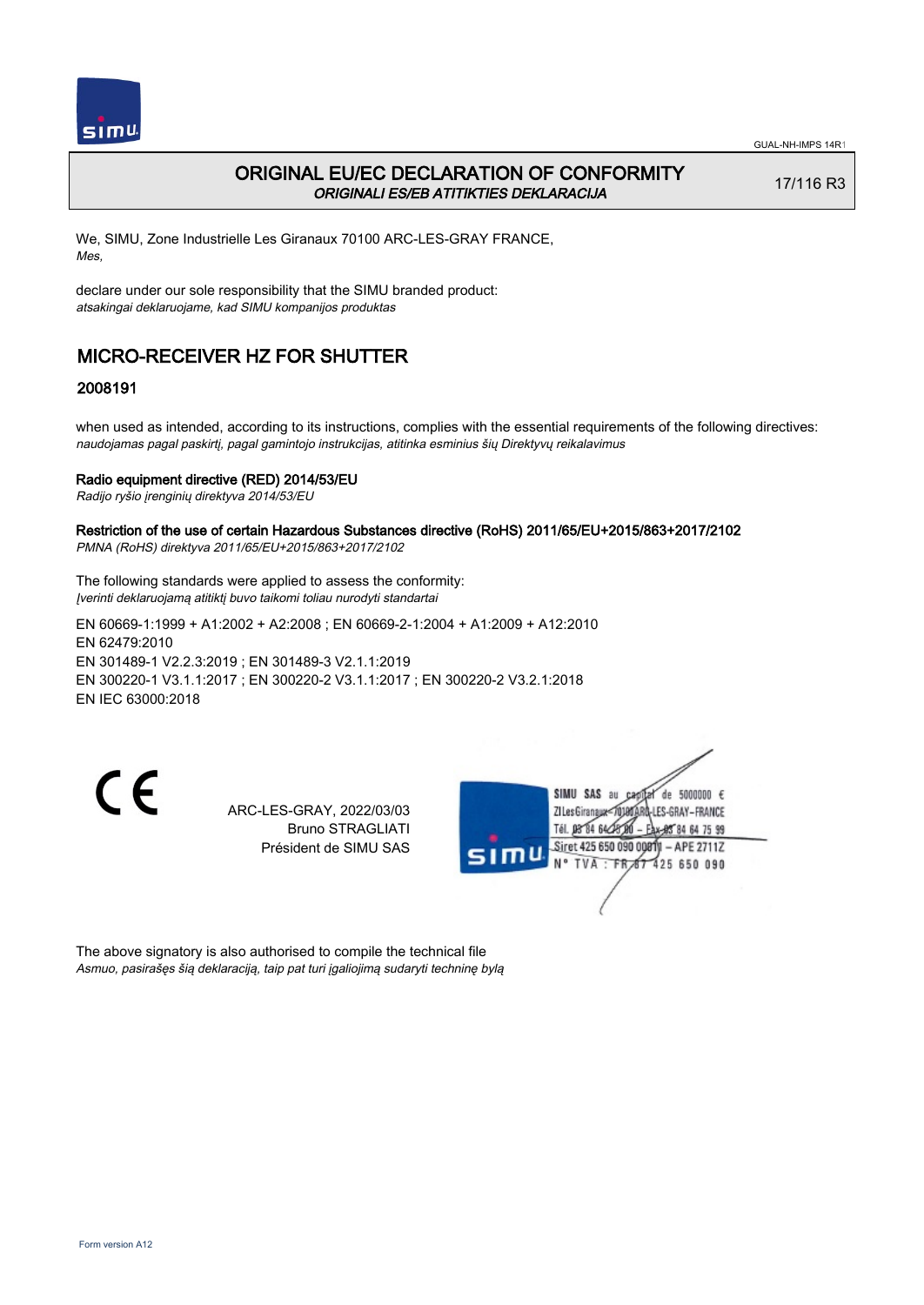

## ORIGINAL EU/EC DECLARATION OF CONFORMITY ES/EK ATBILSTĪBAS DEKLARĀCIJA

17/116 R3

We, SIMU, Zone Industrielle Les Giranaux 70100 ARC-LES-GRAY FRANCE, Mēs,

declare under our sole responsibility that the SIMU branded product: ar pilnu atbildību, apliecinām, ka SIMU zīmola produkti,

# MICRO-RECEIVER HZ FOR SHUTTER

### 2008191

when used as intended, according to its instructions, complies with the essential requirements of the following directives: ja tie tiek lietoti saskaņā ar norādījumiem, atbilst šo direktīvu pamatprasībām

#### Radio equipment directive (RED) 2014/53/EU

Direktīva par radioiekārtu pieejamību tirgū 2014/53/EU

Restriction of the use of certain Hazardous Substances directive (RoHS) 2011/65/EU+2015/863+2017/2102

RoHs Direktīva par dažādu bīstamu vielu izmantošanas ierobežošanu elektriskās un elektroniskās iekārtās 2011/65/EU+2015/863+2017/2102

The following standards were applied to assess the conformity: Atbilstības deklarācijas novērtēšanai tiek pielietoti sekojoši standarti

EN 60669‑1:1999 + A1:2002 + A2:2008 ; EN 60669‑2‑1:2004 + A1:2009 + A12:2010 EN 62479:2010 EN 301489‑1 V2.2.3:2019 ; EN 301489‑3 V2.1.1:2019 EN 300220‑1 V3.1.1:2017 ; EN 300220‑2 V3.1.1:2017 ; EN 300220‑2 V3.2.1:2018 EN IEC 63000:2018

CE

ARC-LES-GRAY, 2022/03/03 Bruno STRAGLIATI Président de SIMU SAS



The above signatory is also authorised to compile the technical file Iepriekš minētā persona ir pilnvarota sastādīt tehnisko dokumentāciju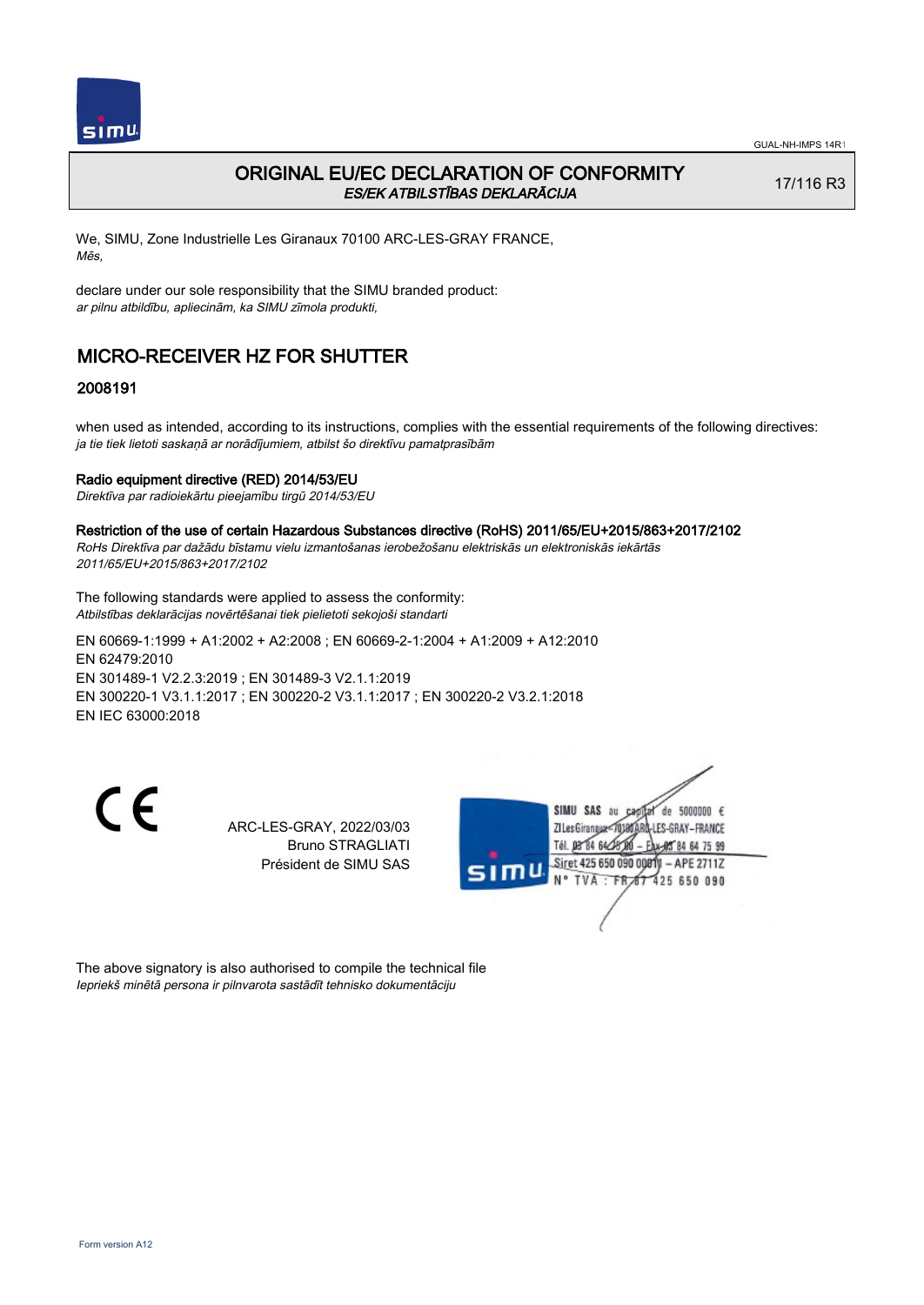

## ORIGINAL EU/EC DECLARATION OF CONFORMITY OORSPRONKELIJKE EU/EG-CONFORMITEITSVERKLARING

17/116 R3

We, SIMU, Zone Industrielle Les Giranaux 70100 ARC-LES-GRAY FRANCE, Wij,

declare under our sole responsibility that the SIMU branded product: verklaren op eigen verantwoordelijkheid dat het produkt van het SIMU

# MICRO-RECEIVER HZ FOR SHUTTER

## 2008191

when used as intended, according to its instructions, complies with the essential requirements of the following directives: wanneer gebruikt voor de juiste toepassing voldoet aan de essentiële eisen van de volgende richtlijnen

#### Radio equipment directive (RED) 2014/53/EU

Richtlijn radioapparatuur 2014/53/EU

#### Restriction of the use of certain Hazardous Substances directive (RoHS) 2011/65/EU+2015/863+2017/2102 RoHS Richtlijn 2011/65/EU+2015/863+2017/2102

The following standards were applied to assess the conformity: De volgende referentiestandaarden worden toegepast om de overeenstemming te evalueren

EN 60669‑1:1999 + A1:2002 + A2:2008 ; EN 60669‑2‑1:2004 + A1:2009 + A12:2010 EN 62479:2010 EN 301489‑1 V2.2.3:2019 ; EN 301489‑3 V2.1.1:2019 EN 300220‑1 V3.1.1:2017 ; EN 300220‑2 V3.1.1:2017 ; EN 300220‑2 V3.2.1:2018 EN IEC 63000:2018

 $\epsilon$ 

ARC-LES-GRAY, 2022/03/03 Bruno STRAGLIATI Président de SIMU SAS



The above signatory is also authorised to compile the technical file De bovengenoemde persoon is ook bevoegd om het technisch dossier samen te stellen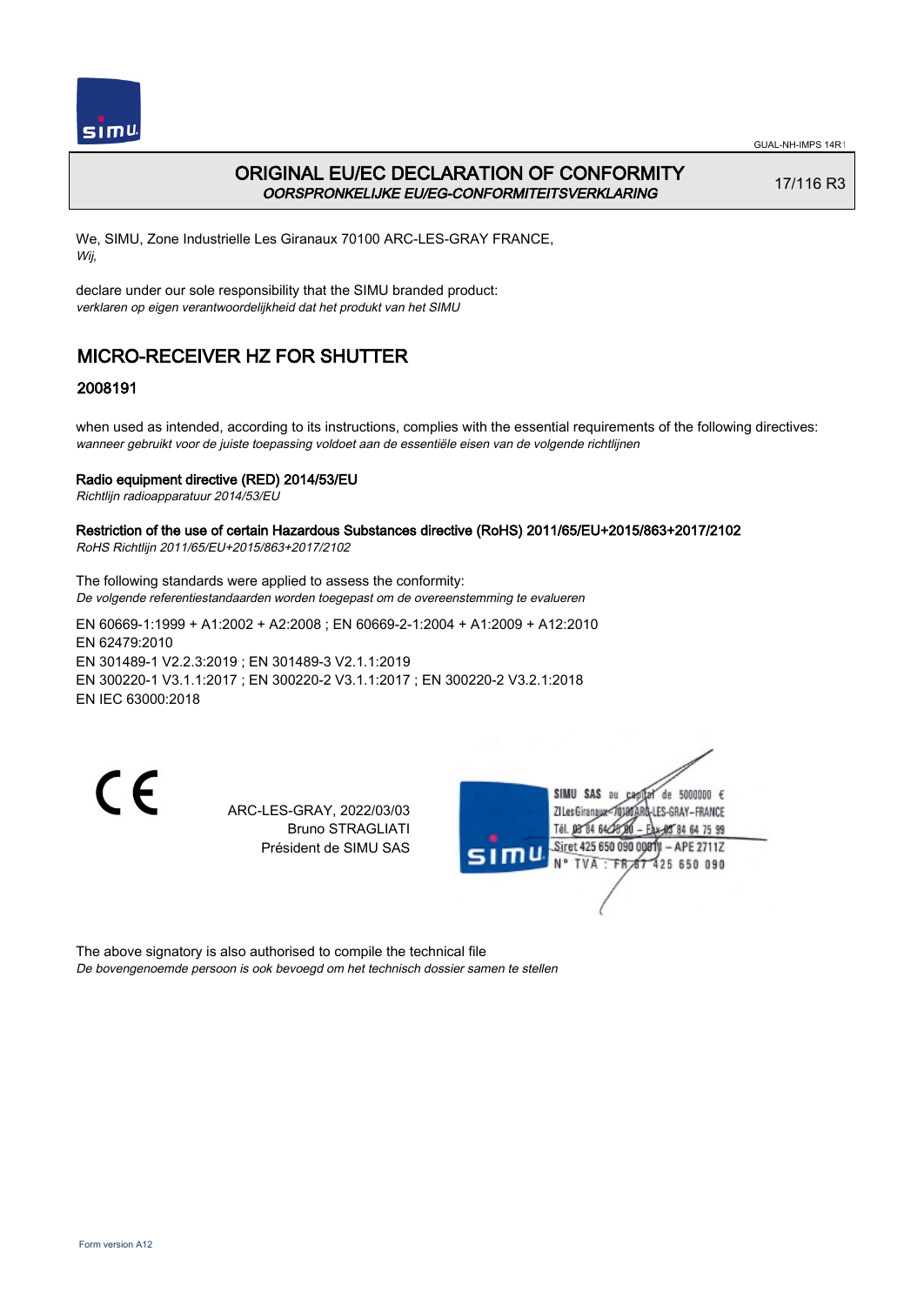

## ORIGINAL EU/EC DECLARATION OF CONFORMITY ORIGINAL EU / CE - ERKLÆRING

17/116 R3

We, SIMU, Zone Industrielle Les Giranaux 70100 ARC-LES-GRAY FRANCE, Vi,

declare under our sole responsibility that the SIMU branded product: erklærer under vårt eneansvar at SIMU merket produkt

# MICRO-RECEIVER HZ FOR SHUTTER

### 2008191

when used as intended, according to its instructions, complies with the essential requirements of the following directives: når de brukes som forutsatt, i henhold til sin instruks, i samsvar med de grunnlegende kravene i følgende direktiver

#### Radio equipment directive (RED) 2014/53/EU

Radioutstyr direktivet 2014/53/EU

#### Restriction of the use of certain Hazardous Substances directive (RoHS) 2011/65/EU+2015/863+2017/2102 RoHS-direktivet 2011/65/EU+2015/863+2017/2102

The following standards were applied to assess the conformity: Følgende referansestandarder ble brukt for å vurdere samsvar

EN 60669‑1:1999 + A1:2002 + A2:2008 ; EN 60669‑2‑1:2004 + A1:2009 + A12:2010 EN 62479:2010 EN 301489‑1 V2.2.3:2019 ; EN 301489‑3 V2.1.1:2019 EN 300220‑1 V3.1.1:2017 ; EN 300220‑2 V3.1.1:2017 ; EN 300220‑2 V3.2.1:2018 EN IEC 63000:2018

 $\epsilon$ 

ARC-LES-GRAY, 2022/03/03 Bruno STRAGLIATI Président de SIMU SAS



The above signatory is also authorised to compile the technical file Ovennevnte underskrevet fullmakt til å utarbeide den tekniske dokumentasjonen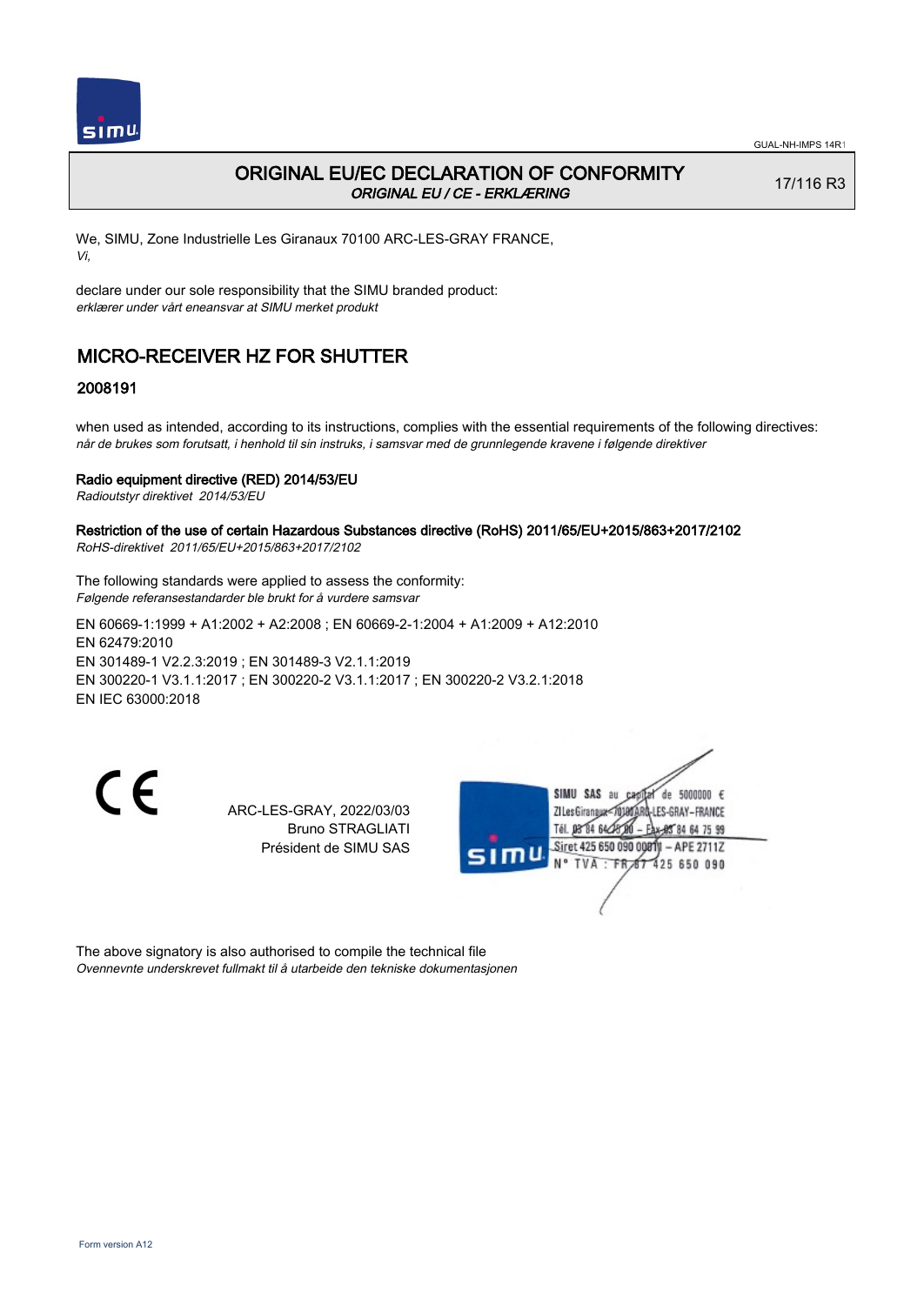

## ORIGINAL EU/EC DECLARATION OF CONFORMITY ORYGINALNA DEKLARACJA ZGODNOŚCI UE/WE

17/116 R3

We, SIMU, Zone Industrielle Les Giranaux 70100 ARC-LES-GRAY FRANCE, My,

declare under our sole responsibility that the SIMU branded product: deklarujemy z pełną odpowiedzialnością, że produkt oznaczony marką SIMU

# MICRO-RECEIVER HZ FOR SHUTTER

### 2008191

when used as intended, according to its instructions, complies with the essential requirements of the following directives: gdy jest używany zgodnie z przeznaczeniem i instrukcjami, spełnia podstawowe wymagania następujących Dyrektyw

#### Radio equipment directive (RED) 2014/53/EU

Dyrektywa o urządzeniach radiowych 2014/53/EU

#### Restriction of the use of certain Hazardous Substances directive (RoHS) 2011/65/EU+2015/863+2017/2102 Dyrektywa RoHS 2011/65/EU+2015/863+2017/2102

The following standards were applied to assess the conformity:

Do oceny zgodności zostały zastosowane następujące normy

EN 60669‑1:1999 + A1:2002 + A2:2008 ; EN 60669‑2‑1:2004 + A1:2009 + A12:2010 EN 62479:2010 EN 301489‑1 V2.2.3:2019 ; EN 301489‑3 V2.1.1:2019 EN 300220‑1 V3.1.1:2017 ; EN 300220‑2 V3.1.1:2017 ; EN 300220‑2 V3.2.1:2018 EN IEC 63000:2018

C E

ARC-LES-GRAY, 2022/03/03 Bruno STRAGLIATI Président de SIMU SAS



The above signatory is also authorised to compile the technical file Osoba wskazana powyżej jest również upoważniony do przygotowania dokumentacji technicznej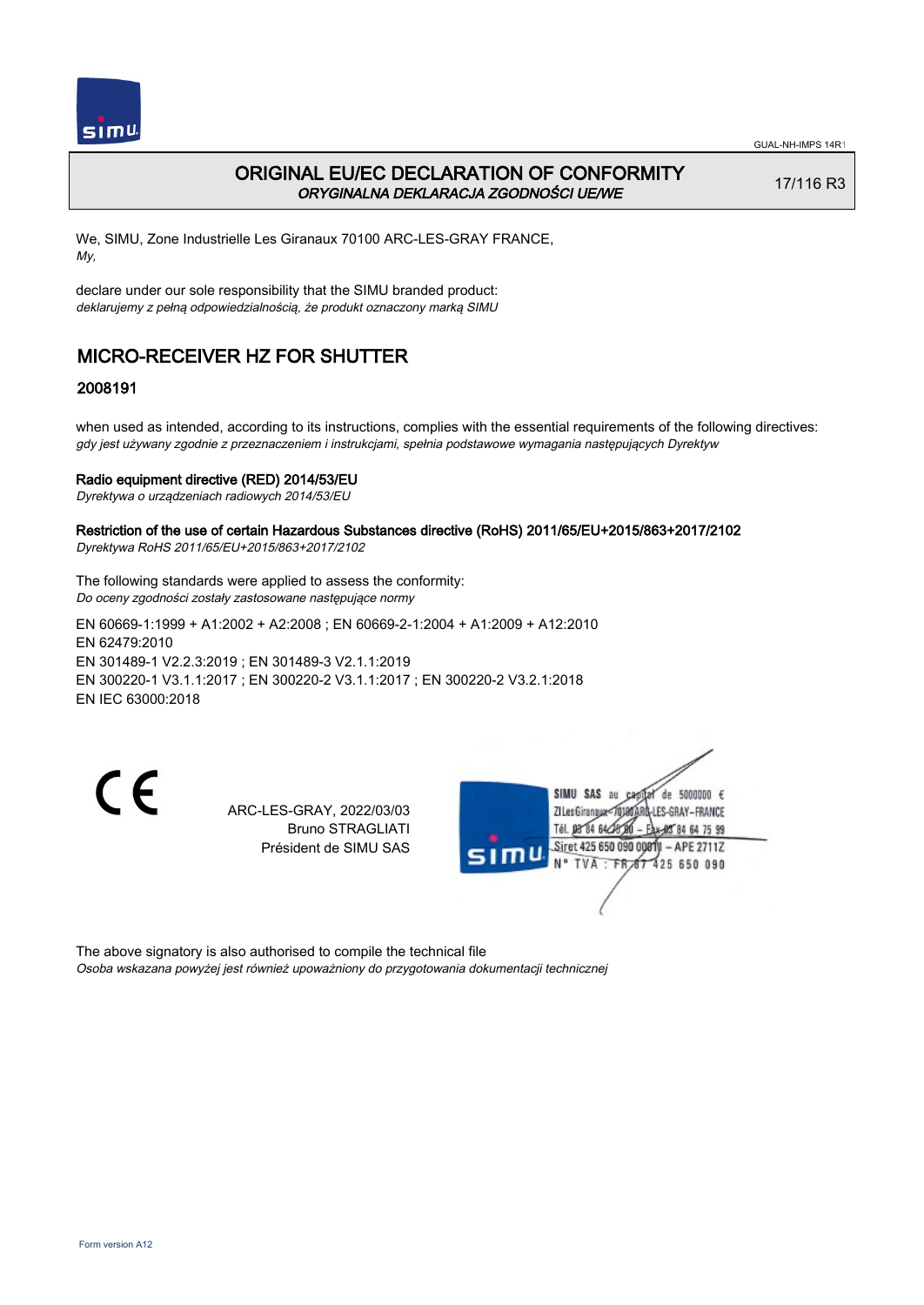

## ORIGINAL EU/EC DECLARATION OF CONFORMITY DECLARAÇÃO UE/CE DE CONFORMIDADE ORIGINAL

17/116 R3

We, SIMU, Zone Industrielle Les Giranaux 70100 ARC-LES-GRAY FRANCE, Nós,

declare under our sole responsibility that the SIMU branded product: declaramos sob nossa única responsabilidade que o dispositivo marca SIMU

# MICRO-RECEIVER HZ FOR SHUTTER

### 2008191

when used as intended, according to its instructions, complies with the essential requirements of the following directives: Quando utilizado de acordo com sua a aplicação, segundo as suas instruções, cumpre os requisitos essenciais das seguintes diretivas

#### Radio equipment directive (RED) 2014/53/EU

Diretiva equipamentos de rádio 2014/53/EU

#### Restriction of the use of certain Hazardous Substances directive (RoHS) 2011/65/EU+2015/863+2017/2102 Diretiva RoHS 2011/65/EU+2015/863+2017/2102

The following standards were applied to assess the conformity:

As normas de referência apresentadas em seguida foram aplicadas para avaliar a conformidade

EN 60669‑1:1999 + A1:2002 + A2:2008 ; EN 60669‑2‑1:2004 + A1:2009 + A12:2010 EN 62479:2010 EN 301489‑1 V2.2.3:2019 ; EN 301489‑3 V2.1.1:2019 EN 300220‑1 V3.1.1:2017 ; EN 300220‑2 V3.1.1:2017 ; EN 300220‑2 V3.2.1:2018 EN IEC 63000:2018

 $\epsilon$ 

ARC-LES-GRAY, 2022/03/03 Bruno STRAGLIATI Président de SIMU SAS



The above signatory is also authorised to compile the technical file A pessoa nomeada acima também está autorizada a compilar o processo técnico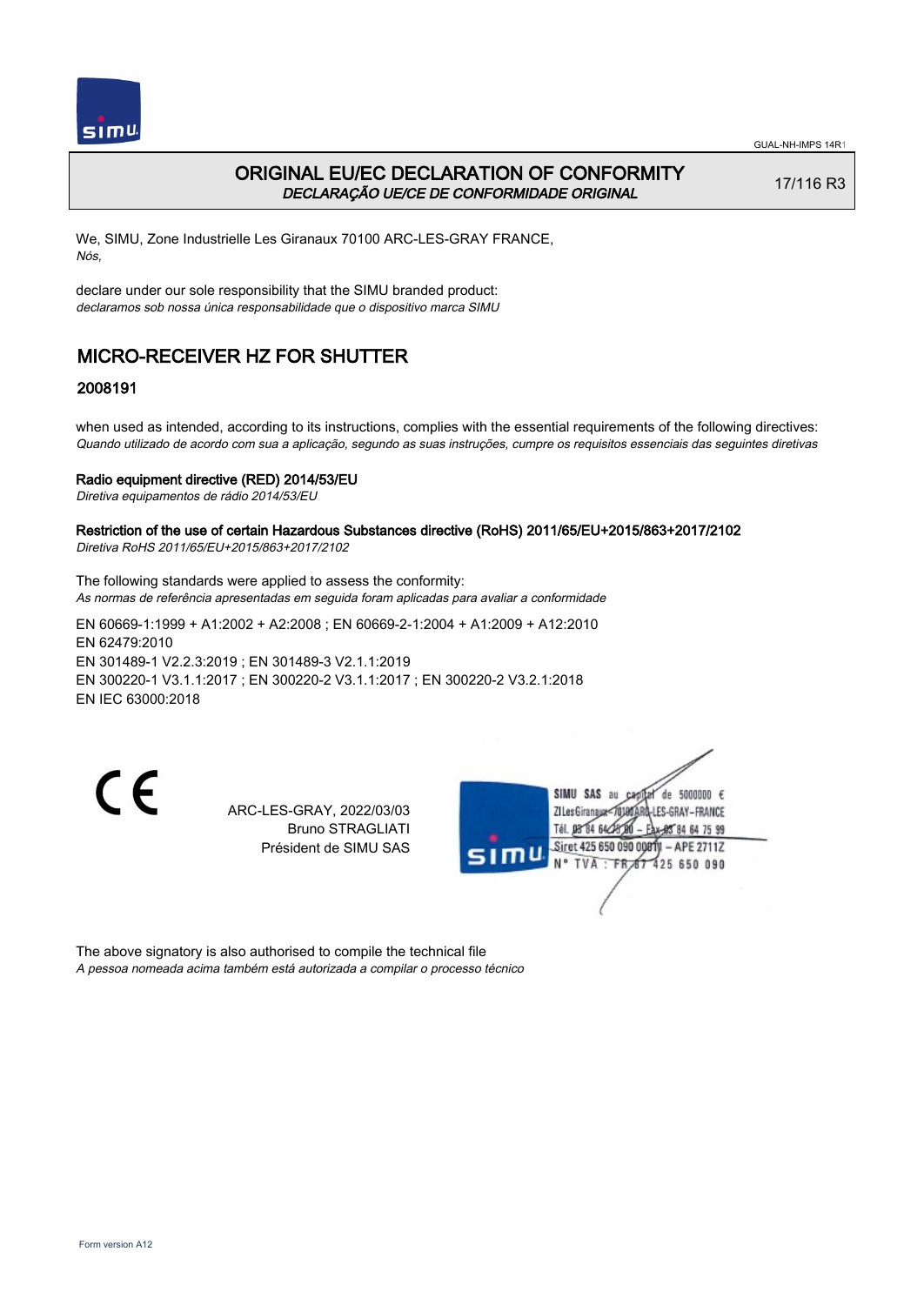

## ORIGINAL EU/EC DECLARATION OF CONFORMITY ORIGINAL EU/EC DECLARAIE DE CONFORMITATE

17/116 R3

We, SIMU, Zone Industrielle Les Giranaux 70100 ARC-LES-GRAY FRANCE, Noi,

declare under our sole responsibility that the SIMU branded product: declarăm pe propria răspundere că produsele marca SIMU

# MICRO-RECEIVER HZ FOR SHUTTER

### 2008191

when used as intended, according to its instructions, complies with the essential requirements of the following directives: utilizate conform destinaiei lor, aa cum este descris în manualul de utilizare, sunt în conformitate cu cerinele eseniale ale următoarelor directive

#### Radio equipment directive (RED) 2014/53/EU

Directiva privind echipamentele radio 2014/53/EU

## Restriction of the use of certain Hazardous Substances directive (RoHS) 2011/65/EU+2015/863+2017/2102

Directiva RoHS 2011/65/EU+2015/863+2017/2102

The following standards were applied to assess the conformity: Următoarele standarde de referină au fost aplicate pentru respectarea conformităii

EN 60669‑1:1999 + A1:2002 + A2:2008 ; EN 60669‑2‑1:2004 + A1:2009 + A12:2010 EN 62479:2010 EN 301489‑1 V2.2.3:2019 ; EN 301489‑3 V2.1.1:2019 EN 300220‑1 V3.1.1:2017 ; EN 300220‑2 V3.1.1:2017 ; EN 300220‑2 V3.2.1:2018 EN IEC 63000:2018

CE

ARC-LES-GRAY, 2022/03/03 Bruno STRAGLIATI Président de SIMU SAS



The above signatory is also authorised to compile the technical file Semnatarul de mai sus este, de asemenea, autorizat să întocmească dosarul tehnic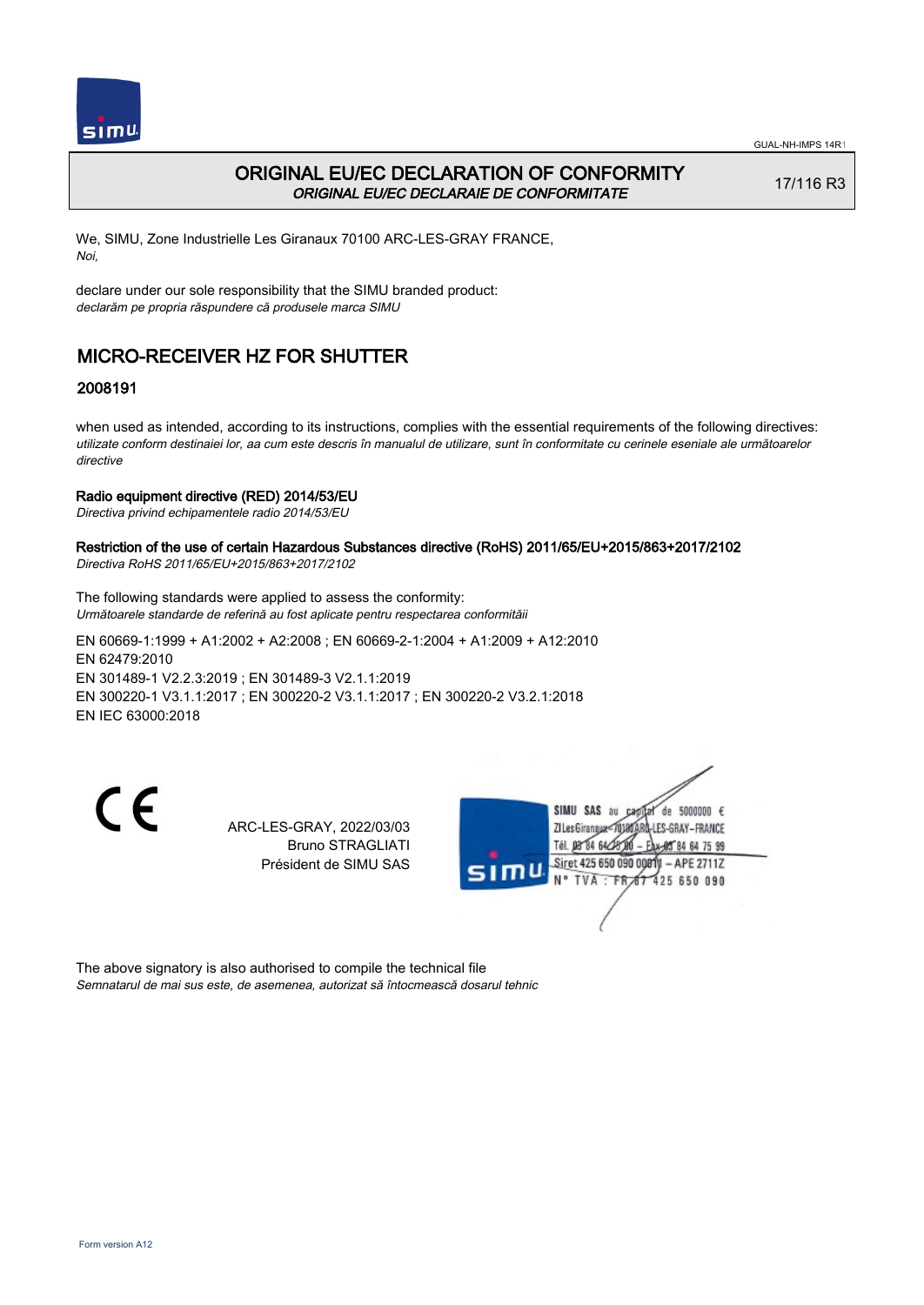

## ORIGINAL EU/EC DECLARATION OF CONFORMITY ORIGINAL EU/EG-FÖRSÄKRAN OM ÖVERENSSTÄMMELSE

17/116 R3

We, SIMU, Zone Industrielle Les Giranaux 70100 ARC-LES-GRAY FRANCE, Vi,

declare under our sole responsibility that the SIMU branded product: försäkrar på eget ansvar att produkten av varumärket SIMU

# MICRO-RECEIVER HZ FOR SHUTTER

## 2008191

when used as intended, according to its instructions, complies with the essential requirements of the following directives: uppfyller de grundläggande kraven i följande direktiv när den används på det sätt som avses, i enlighet med bruksanvisningen

#### Radio equipment directive (RED) 2014/53/EU

Direktivet om radioutrustning 2014/53/EU

#### Restriction of the use of certain Hazardous Substances directive (RoHS) 2011/65/EU+2015/863+2017/2102 RoHS-direktivet 2011/65/EU+2015/863+2017/2102

The following standards were applied to assess the conformity: Följande referensnormer har tillämpats för att göra en bedömning av överensstämmelsen

EN 60669‑1:1999 + A1:2002 + A2:2008 ; EN 60669‑2‑1:2004 + A1:2009 + A12:2010 EN 62479:2010 EN 301489‑1 V2.2.3:2019 ; EN 301489‑3 V2.1.1:2019 EN 300220‑1 V3.1.1:2017 ; EN 300220‑2 V3.1.1:2017 ; EN 300220‑2 V3.2.1:2018 EN IEC 63000:2018

 $\epsilon$ 

ARC-LES-GRAY, 2022/03/03 Bruno STRAGLIATI Président de SIMU SAS



The above signatory is also authorised to compile the technical file Den person som anges ovan är också behörig att ställa samman den tekniska dokumentationen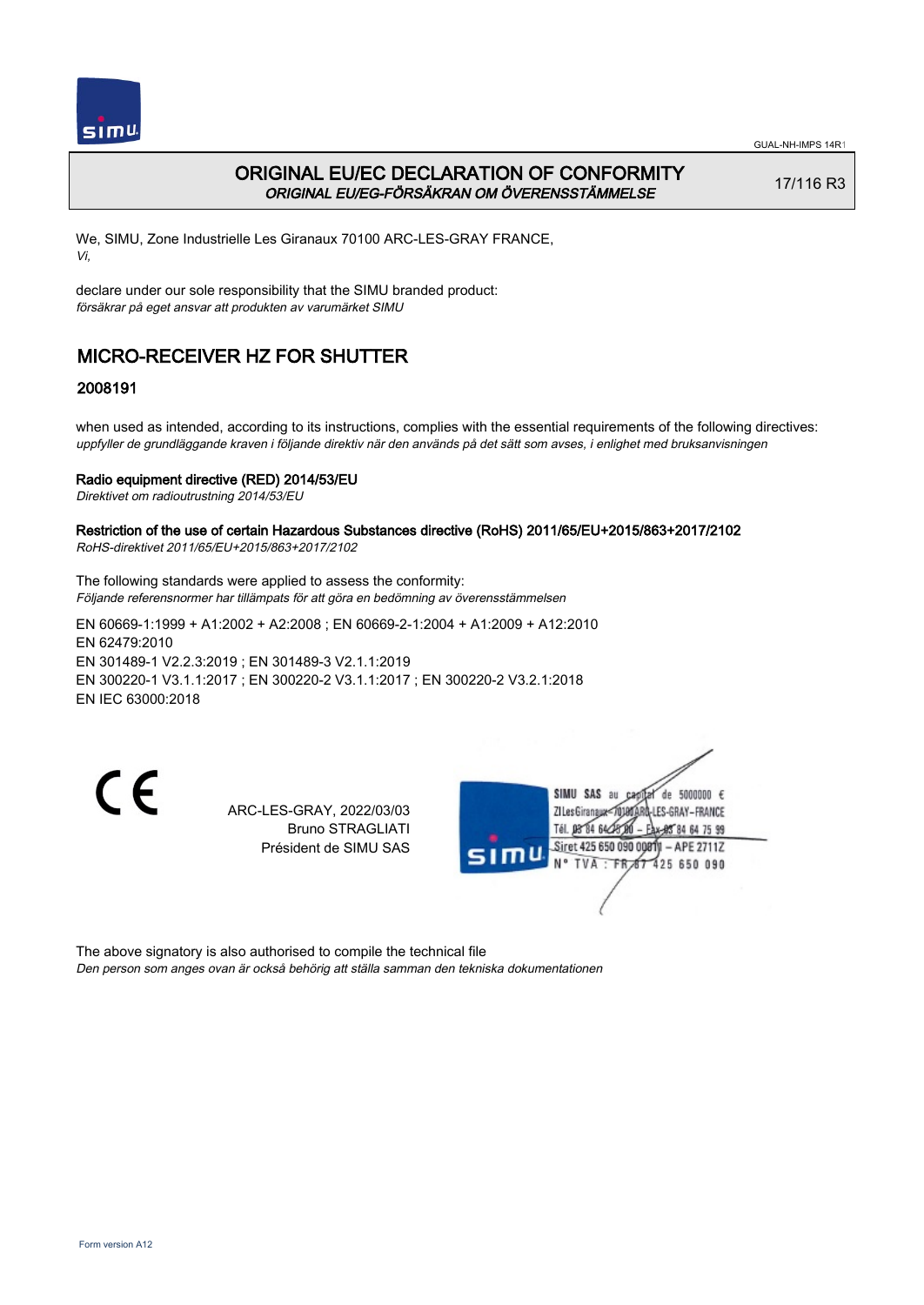

## ORIGINAL EU/EC DECLARATION OF CONFORMITY ORIGINÁLNE VYHLÁSENIE EU/ES O ZHODE

17/116 R3

We, SIMU, Zone Industrielle Les Giranaux 70100 ARC-LES-GRAY FRANCE, My,

declare under our sole responsibility that the SIMU branded product: vyhlasujeme na svoju výlučnú zodpovednosť, že výrobok značky SIMU

# MICRO-RECEIVER HZ FOR SHUTTER

### 2008191

when used as intended, according to its instructions, complies with the essential requirements of the following directives: ak je používaný v súlade s účelom použitia a s návodom, spĺňa základné požiadavky týchto smerníc

#### Radio equipment directive (RED) 2014/53/EU

Smernica o sprístupňovaniu rádiových zariadení na trhu 2014/53/EU

#### Restriction of the use of certain Hazardous Substances directive (RoHS) 2011/65/EU+2015/863+2017/2102

Smernica o obmedzení používania určitých nebezpečných látok v elektrických a elektronických zariadeniach 2011/65/EU+2015/863+2017/2102

The following standards were applied to assess the conformity: Pre posúdenie zhody boli použité následujúce normy

EN 60669‑1:1999 + A1:2002 + A2:2008 ; EN 60669‑2‑1:2004 + A1:2009 + A12:2010 EN 62479:2010 EN 301489‑1 V2.2.3:2019 ; EN 301489‑3 V2.1.1:2019 EN 300220‑1 V3.1.1:2017 ; EN 300220‑2 V3.1.1:2017 ; EN 300220‑2 V3.2.1:2018 EN IEC 63000:2018

 $\epsilon$ 

ARC-LES-GRAY, 2022/03/03 Bruno STRAGLIATI Président de SIMU SAS



The above signatory is also authorised to compile the technical file uvedená osoba je tiež osoba zodpovedná za vypracovanie technickej dokumentácie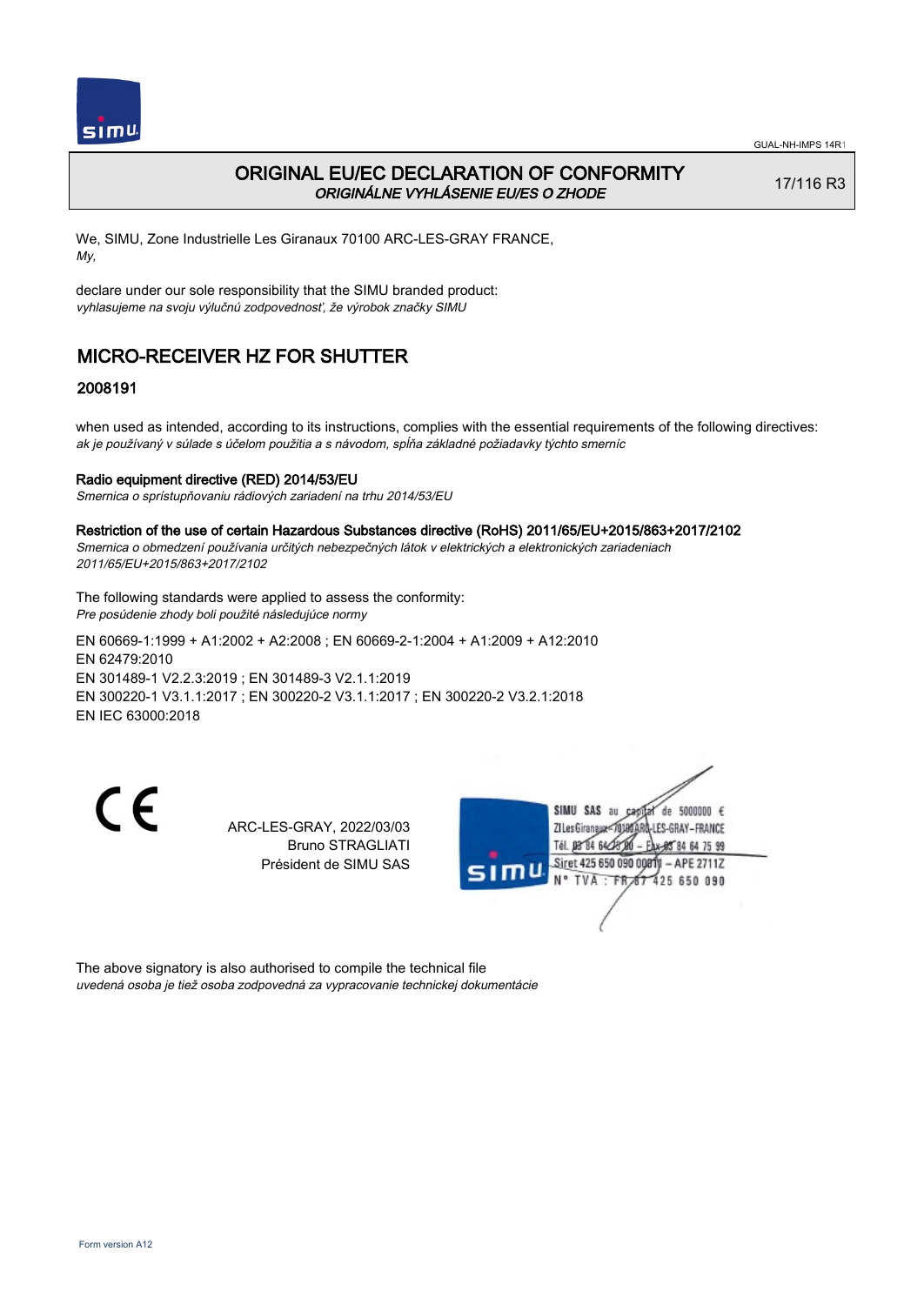

## ORIGINAL EU/EC DECLARATION OF CONFORMITY IZJAVA O SKLADNOSTI / IZJAVA O LASTNOSTIH

17/116 R3

We, SIMU, Zone Industrielle Les Giranaux 70100 ARC-LES-GRAY FRANCE, Mi,

declare under our sole responsibility that the SIMU branded product: S polno odgovornostjo izjavljamo, da izdelki blagovne znamke SIMU

# MICRO-RECEIVER HZ FOR SHUTTER

### 2008191

when used as intended, according to its instructions, complies with the essential requirements of the following directives: ko se uporabljajo v skladu z namembnostjo in navodili, ustrezajo bistvenim zahtevam naslednjih direktiv

#### Radio equipment directive (RED) 2014/53/EU

Ditrektiva o Radijski opremi 2014/53/EU

#### Restriction of the use of certain Hazardous Substances directive (RoHS) 2011/65/EU+2015/863+2017/2102 Direktiva RoHS 2011/65/EU+2015/863+2017/2102

The following standards were applied to assess the conformity: Za preverjanje skladnosti so bili uporabljeni naslednji standardi

EN 60669‑1:1999 + A1:2002 + A2:2008 ; EN 60669‑2‑1:2004 + A1:2009 + A12:2010 EN 62479:2010 EN 301489‑1 V2.2.3:2019 ; EN 301489‑3 V2.1.1:2019 EN 300220‑1 V3.1.1:2017 ; EN 300220‑2 V3.1.1:2017 ; EN 300220‑2 V3.2.1:2018 EN IEC 63000:2018

 $\epsilon$ 

ARC-LES-GRAY, 2022/03/03 Bruno STRAGLIATI Président de SIMU SAS



The above signatory is also authorised to compile the technical file Podpisnik, naveden zgoraj, je pooblaščen tudi za pripravo tehnične dokumentacije